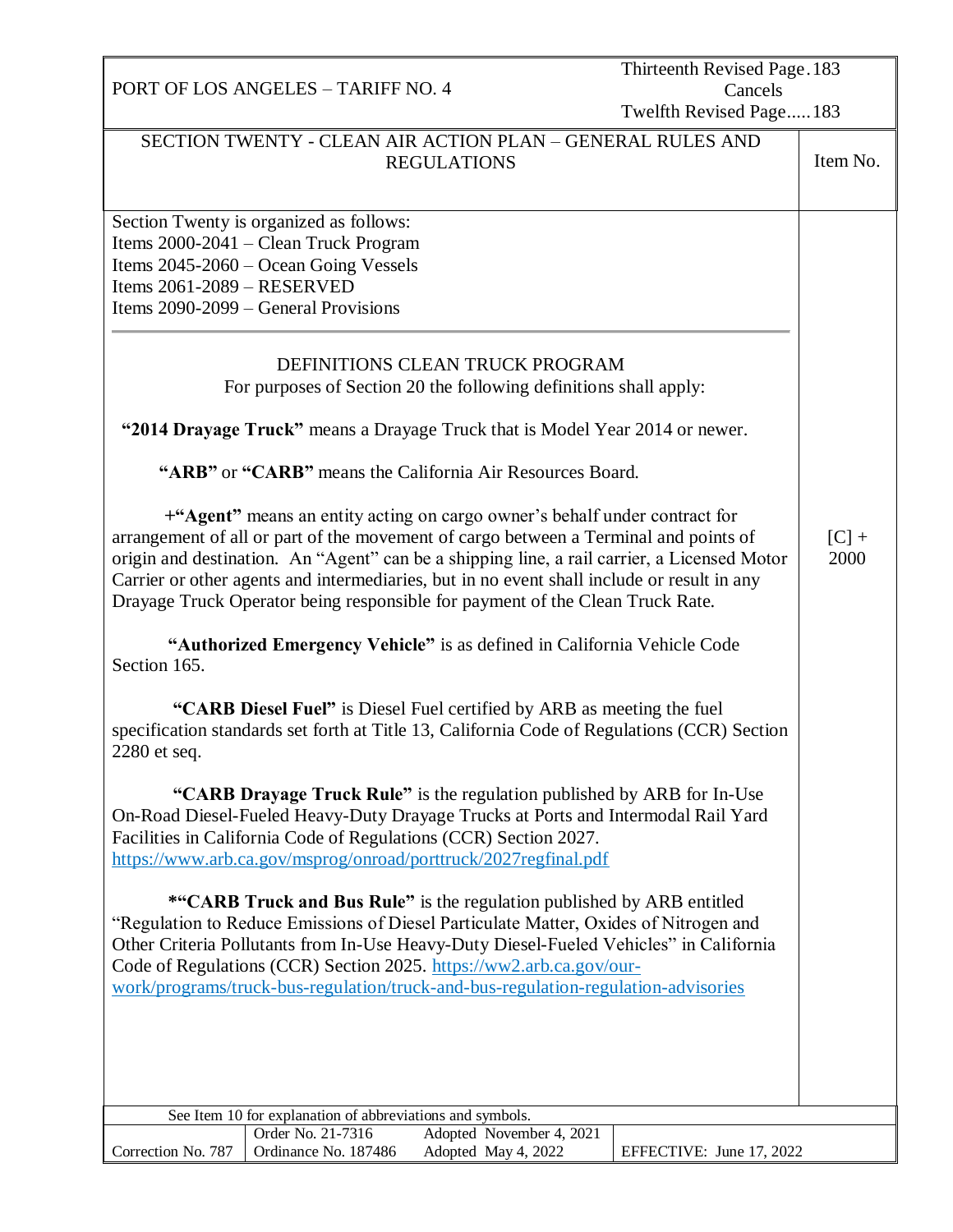PORT OF LOS ANGELES – TARIFF NO. 4 Cancels Thirteenth Revised Page 184 SECTION TWENTY - Continued CLEAN AIR ACTION PLAN – GENERAL RULES AND REGULATIONS -- Continued Item No. DEFINITIONS CLEAN TRUCK PROGRAM–Continued  **"Dedicated Use Vehicles"** are uni-body On-Road Vehicles that do not have separate tractors and trailers, including but not limited to dedicated auto transports, dedicated fuel delivery vehicles, concrete mixers, mobile cranes and construction equipment. **"Diesel Fuel"** means any fuel that is commonly or commercially known, sold, or represented by the supplier as diesel fuel, including any mixture of primarily liquid hydrocarbons – organic compounds consisting exclusively of the elements carbon and hydrogen – that is sold or represented by the supplier as suitable for use in an internal combustion, compression – ignition engine. **"Diesel-Fueled"** means a compression-ignition engine fueled by Diesel Fuel, CARB Diesel Fuel, or alternative diesel fuel, in whole or part. **"Diesel Particulate Matter" or "DPM"** means the particles emitted in the exhaust of Diesel- Fueled compression - ignition engines. \* **"Drayage Truck"** means any in-use On-Road Vehicle with a Gross Vehicle Weight Rating greater than 14,000 pounds that pulls a trailer or chassis used for transporting cargo (such as containerized, bulk, or break-bulk goods), operating on or transiting through Port Property for the purpose of loading, unloading or transporting cargo, empty containers or chassis that originated from or is destined for Port Property. Drayage Truck does not include Dedicated Use Vehicles, Authorized Emergency Vehicles, Military Tactical Support Vehicles, or Yard Trucks.  **"Drayage Truck Owner"** means the person registered as the owner of a Drayage Truck as shown by the Department of Motor Vehicles, or its equivalent in another state, province, country, or the International Registration Plan, or the lessee of a Drayage Truck indicated on the truck's registration pursuant to California Vehicle Code Section 4453.5.  **"Drayage Truck Operator"** means the driver of the vehicle or any person, party, or entity that controls the operation of a Drayage Truck.  **"Gross Vehicle Weight Rating"** is defined in California Vehicle Code Section 350.  **"Heavy-Duty"** is a manufacturer's Gross Vehicle Weight Rating of greater than 14,000 pounds.  **"International Registration Plan"** is a registration reciprocity agreement among states of the United States and provinces of Canada providing for payment of license fees on the basis of total distance operated in all jurisdictions. l  $[C]$ 2000 (Cont.) See Item 10 for explanation of abbreviations and symbols. Correction No. 788 Order No. 21-7316 Adopted November 4, 2021 Ordinance No. 187486 Adopted May 4, 2022 EFFECTIVE: June 17, 2022

Fourteenth Revised Page 184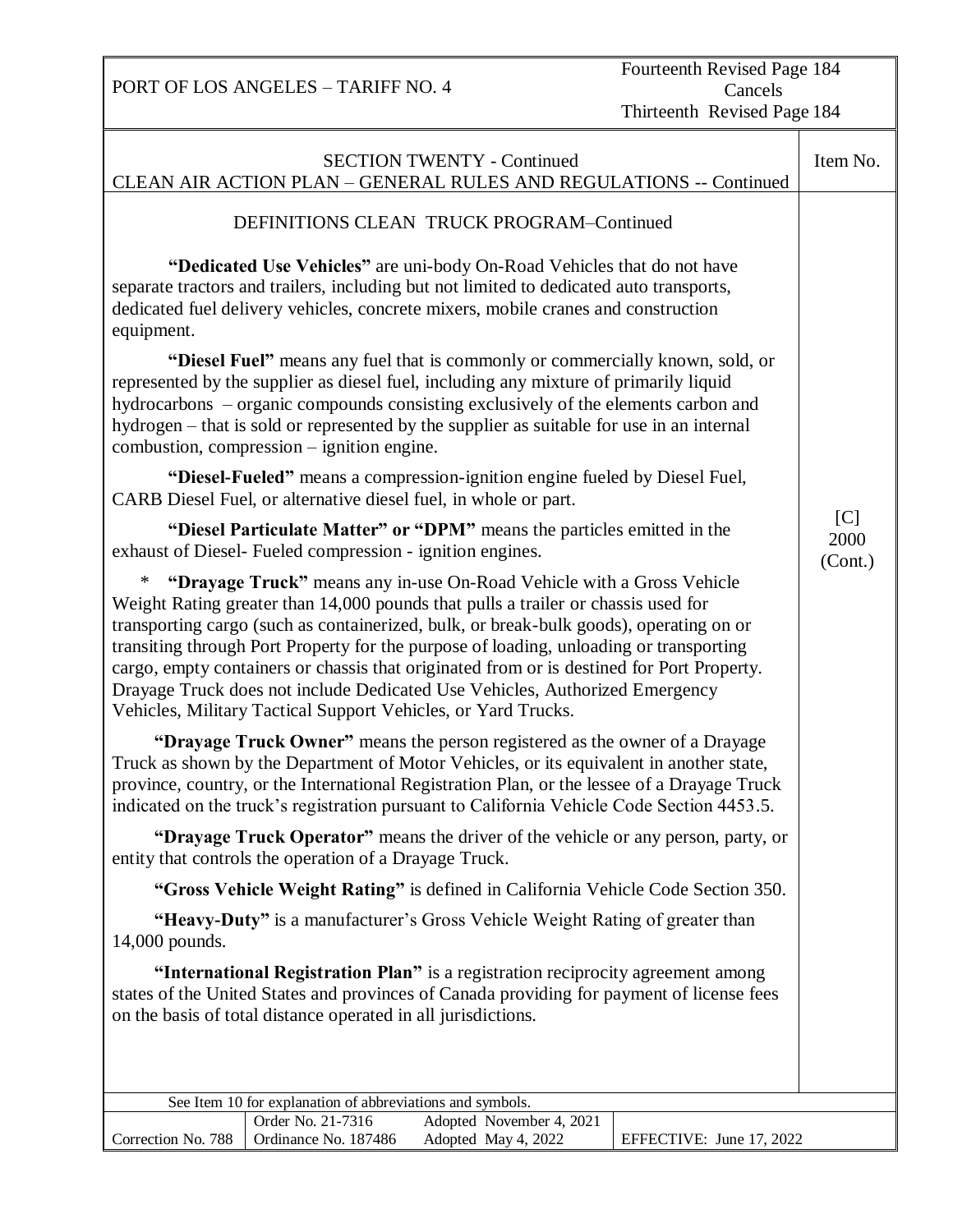Twelfth Revised Page.184-A Cancels Eleventh Revised Page184-A

| <b>SECTION TWENTY - Continued</b><br>CLEAN AIR ACTION PLAN - GENERAL RULES AND REGULATIONS -- Continued                                                                                                                                                                                                                                                                                                                                                                                                                                                                                   |                                                                                                                       |  |                          |                                                                                    |  |  |
|-------------------------------------------------------------------------------------------------------------------------------------------------------------------------------------------------------------------------------------------------------------------------------------------------------------------------------------------------------------------------------------------------------------------------------------------------------------------------------------------------------------------------------------------------------------------------------------------|-----------------------------------------------------------------------------------------------------------------------|--|--------------------------|------------------------------------------------------------------------------------|--|--|
|                                                                                                                                                                                                                                                                                                                                                                                                                                                                                                                                                                                           | DEFINITIONS CLEAN TRUCK PROGRAM-Continued                                                                             |  |                          |                                                                                    |  |  |
|                                                                                                                                                                                                                                                                                                                                                                                                                                                                                                                                                                                           | "Lessee" has the same meaning as in California Vehicle Code Section 371.                                              |  |                          |                                                                                    |  |  |
| "Licensed Motor Carrier" means a licensed motor carrier in good standing and in<br>compliance with the requirements of a valid license/permit under either (1) a California<br>Motor Carrier Permit issued by the California Department of Motor Vehicles under the<br>California Vehicle Code, or (2) a state motor carrier permit issued by any U.S. State, or<br>(3) a Federal Motor Carrier License (USDOT Number) and Operating Authority (MC or<br>MX Number) that contracts for and dispatches for pick-up and delivery of goods destined<br>for or originated from Port Property. |                                                                                                                       |  |                          |                                                                                    |  |  |
| + "Low NOx Truck" means a truck that that meets or exceeds the manufacturing<br>standard of Low NOx trucks under the Low NOx Omnibus Regulation adopted by CARB.<br>https://ww2.arb.ca.gov/rulemaking/2020/hdomnibuslownox                                                                                                                                                                                                                                                                                                                                                                |                                                                                                                       |  |                          |                                                                                    |  |  |
| "Marine Cargo Support Yard" means a facility used for secondary staging of<br>cargo containers, chassis storage, or other marine cargo activities supporting the<br>Terminals.                                                                                                                                                                                                                                                                                                                                                                                                            |                                                                                                                       |  |                          |                                                                                    |  |  |
|                                                                                                                                                                                                                                                                                                                                                                                                                                                                                                                                                                                           |                                                                                                                       |  |                          | "Military Tactical Support Vehicles" is as defined in Title 13, CCR, Section 1905. |  |  |
| "On-Road" means a vehicle that is designed to be driven on public highways and<br>roadways and that is registered or is capable of being registered by the California<br>Department of Motor Vehicles (DMV) under Vehicle Code sections 4000 et seq., or<br>DMV's equivalent in another state, province, or country, or the International Registration<br>Plan. A vehicle covered under ARB's In-Use Off-Road Regulation, title 13, CCR, section<br>2449 is not an on-road vehicle.                                                                                                       |                                                                                                                       |  |                          |                                                                                    |  |  |
|                                                                                                                                                                                                                                                                                                                                                                                                                                                                                                                                                                                           | "Oxides of nitrogen" or "NOx" means compounds of nitrogen and oxygen,<br>including nitric oxide and nitrogen dioxide. |  |                          |                                                                                    |  |  |
|                                                                                                                                                                                                                                                                                                                                                                                                                                                                                                                                                                                           |                                                                                                                       |  |                          |                                                                                    |  |  |
|                                                                                                                                                                                                                                                                                                                                                                                                                                                                                                                                                                                           |                                                                                                                       |  |                          |                                                                                    |  |  |
|                                                                                                                                                                                                                                                                                                                                                                                                                                                                                                                                                                                           |                                                                                                                       |  |                          |                                                                                    |  |  |
|                                                                                                                                                                                                                                                                                                                                                                                                                                                                                                                                                                                           |                                                                                                                       |  |                          |                                                                                    |  |  |
|                                                                                                                                                                                                                                                                                                                                                                                                                                                                                                                                                                                           | See Item 10 for explanation of abbreviations and symbols                                                              |  |                          |                                                                                    |  |  |
|                                                                                                                                                                                                                                                                                                                                                                                                                                                                                                                                                                                           | Order No. 21-7316                                                                                                     |  | Adopted November 4, 2021 |                                                                                    |  |  |
| Correction No. 789                                                                                                                                                                                                                                                                                                                                                                                                                                                                                                                                                                        | Ordinance No. 187486                                                                                                  |  | Adopted May 4, 2022      | EFFECTIVE: June 17, 2022                                                           |  |  |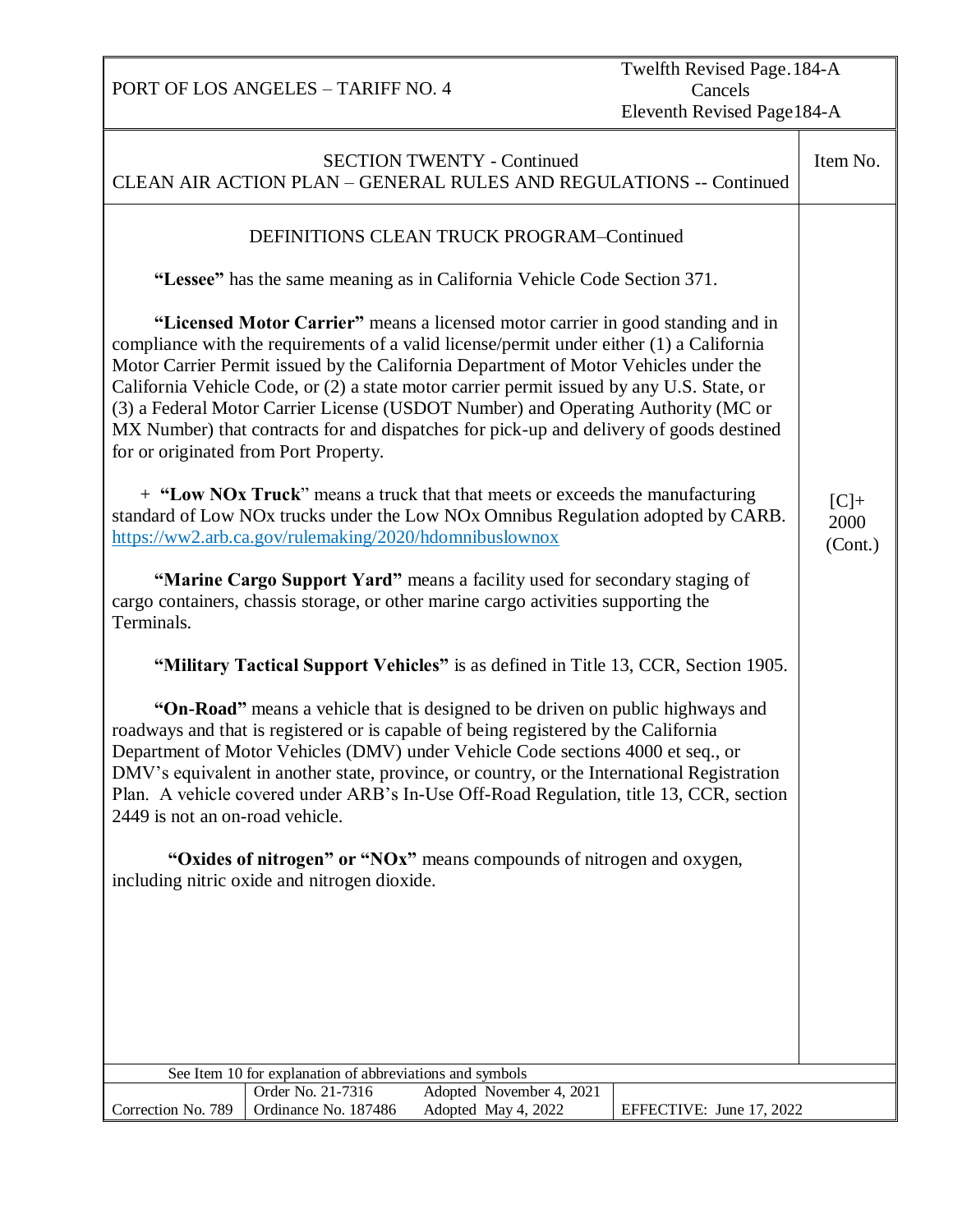Eighth Revised Page... 184-B Cancels Seventh Revised Page 184-B

| <b>SECTION TWENTY - Continued</b><br>CLEAN AIR ACTION PLAN - GENERAL RULES AND REGULATIONS -- Continued                                                                                                                                                                                                                                                                              |                                                           |                                                                                                                                                                                  |                               |                |  |  |
|--------------------------------------------------------------------------------------------------------------------------------------------------------------------------------------------------------------------------------------------------------------------------------------------------------------------------------------------------------------------------------------|-----------------------------------------------------------|----------------------------------------------------------------------------------------------------------------------------------------------------------------------------------|-------------------------------|----------------|--|--|
| DEFINITIONS CLEAN TRUCK PROGRAM-Continued                                                                                                                                                                                                                                                                                                                                            |                                                           |                                                                                                                                                                                  |                               |                |  |  |
|                                                                                                                                                                                                                                                                                                                                                                                      | RFID readers to confirm compliance with the Tariff.       | <b>+ PDTR Compliance Label</b> " is a tag issued by the Port of Los Angeles for Drayage<br>Trucks calling those Port of Los Angeles Terminals that use them as an alternative to |                               |                |  |  |
| ∗<br>and Long Beach, including:                                                                                                                                                                                                                                                                                                                                                      |                                                           | "Port Drayage Truck Registry" or "PDTR" is a database that contains<br>information on trucks that conduct business on Port Property at the Ports of Los Angeles                  |                               | $\overline{C}$ |  |  |
| Drayage Truck Owner's name, address, phone numbers, email address, and<br>fax number;<br>Drayage Truck and engine make, model, model year and fuel source;<br>Dispatching Licensed Motor Carrier(s) and Concession Number(s)<br>Drayage Truck Vehicle identification number (VIN), license number and<br>$\bullet$<br>state of issuance;<br>• VDECS equipment or CARB certification. |                                                           |                                                                                                                                                                                  |                               |                |  |  |
| ∗<br>"Ports" means collectively, the Port of Los Angeles and the Port of Long Beach,<br>also known as the San Pedro Bay Ports.                                                                                                                                                                                                                                                       |                                                           |                                                                                                                                                                                  |                               |                |  |  |
| Harbor District of Los Angeles.                                                                                                                                                                                                                                                                                                                                                      |                                                           | "Port Property" means all property owned by the Port of Los Angeles within the                                                                                                   |                               |                |  |  |
|                                                                                                                                                                                                                                                                                                                                                                                      | See Item 10 for explanation of abbreviations and symbols. |                                                                                                                                                                                  |                               |                |  |  |
|                                                                                                                                                                                                                                                                                                                                                                                      | Order No. 18-7240                                         | Adopted June 21, 2018                                                                                                                                                            |                               |                |  |  |
| Correction No. 731                                                                                                                                                                                                                                                                                                                                                                   | Ordinance No. 185706                                      | Adopted August 8, 2018                                                                                                                                                           | EFFECTIVE: September 17, 2018 |                |  |  |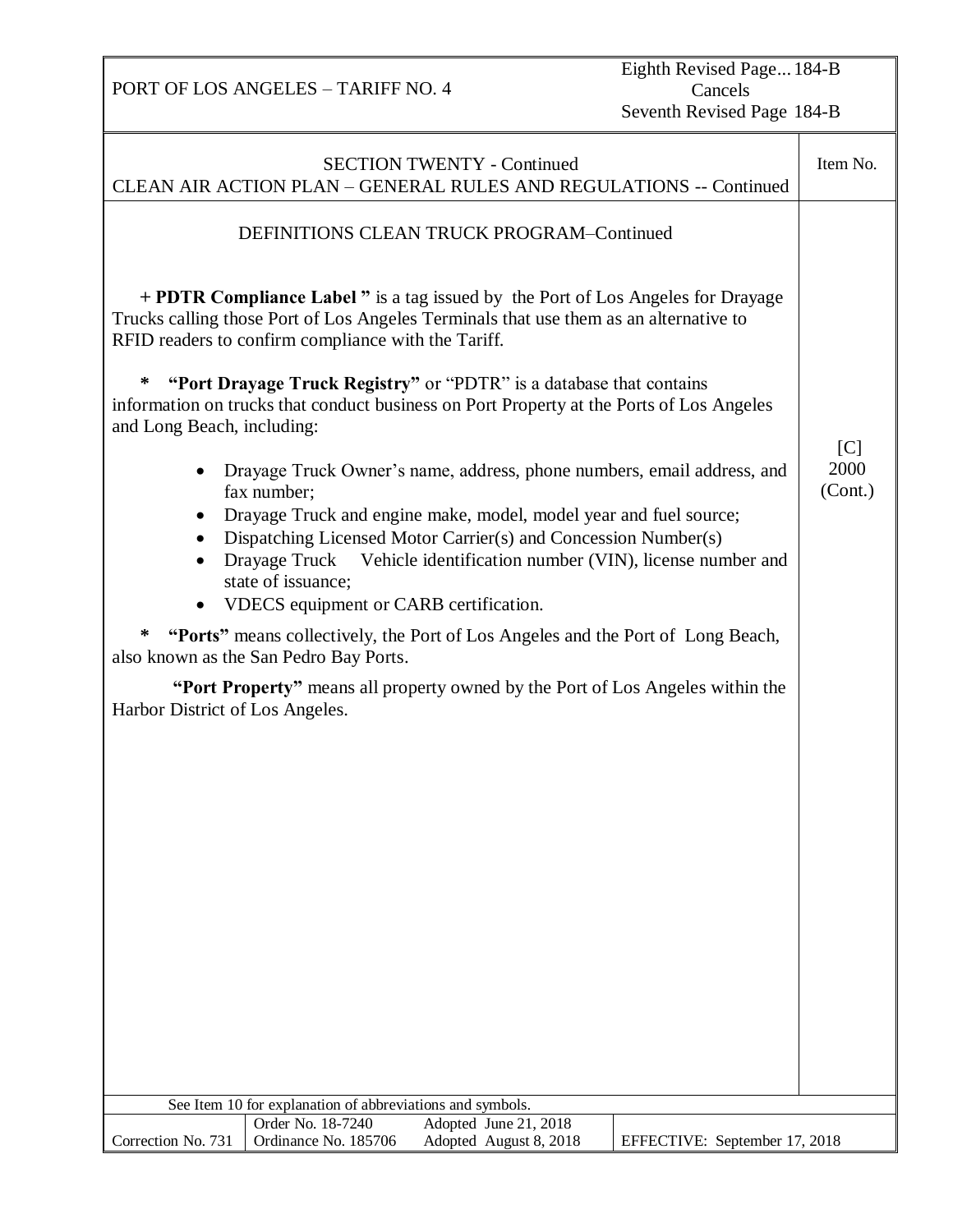PORT OF LOS ANGELES – TARIFF NO. 4 Third Revised Page ..... 184C Cancels Second Revised Page.. 184-C SECTION TWENTY - Continued CLEAN AIR ACTION PLAN – GENERAL RULES AND REGULATIONS -- Continued Item No. DEFINITIONS CLEAN TRUCK PROGRAM –Continued **"State Drayage Truck Registry"** or "State DTR" is a CARB database that contains information on trucks that conduct business at California ports and intermodal rail yards, as required under the CARB Drayage Truck Rule. **"Temporary Access Permit"** means a temporary right of access from the Port of Los Angeles to a Licensed Motor Carrier to allow Drayage Truck access to a Port of Los Angeles Terminal for drayage services under the terms and conditions issued by the Port. **"Terminal"** is any facility on Port Property used for the movement of waterborne cargo, including container terminals, break bulk terminals, dry bulk terminals and Marine Cargo Support Yards. **"Terminal Operator"** is the entity with contractual authority from the Port of Los Angeles to operate a Terminal. **"Radio Frequency Identification Device"** or "RFID" is an electronic device with a unique identification number, installed on a Drayage Truck which will enable the Terminal Operator to access the Drayage Truck's records in the DTR. **"Vehicle"** is as defined in Vehicle Code Section 670. **"Yard Truck"** means an off-road mobile utility vehicle used to carry cargo containers with or without chassis; also known as utility tractor rig (UTR), yard tractor, yard goat, yard hostler, or prime mover. +**"Zero Emission Truck"** means a Drayage Truck that meets the definition of "Zero Emission Vehicle" in the CARB Advanced Clean Truck Regulation: "an on-road vehicle with a drivetrain that produces zero exhaust emission of any criteria pollutant (or precursor pollutant) or greenhouse gas under any possible operational modes or conditions." <https://ww3.arb.ca.gov/regact/2019/act2019/fro2.pdf>  $+$ 2000 (Cont.) See Item 10 for explanation of abbreviations and symbols. Correction No. 790 Order No. 21-7316 Adopted November 4, 2021 Ordinance No. 187486 Adopted May 4, 2022 EFFECTIVE: June 17, 2022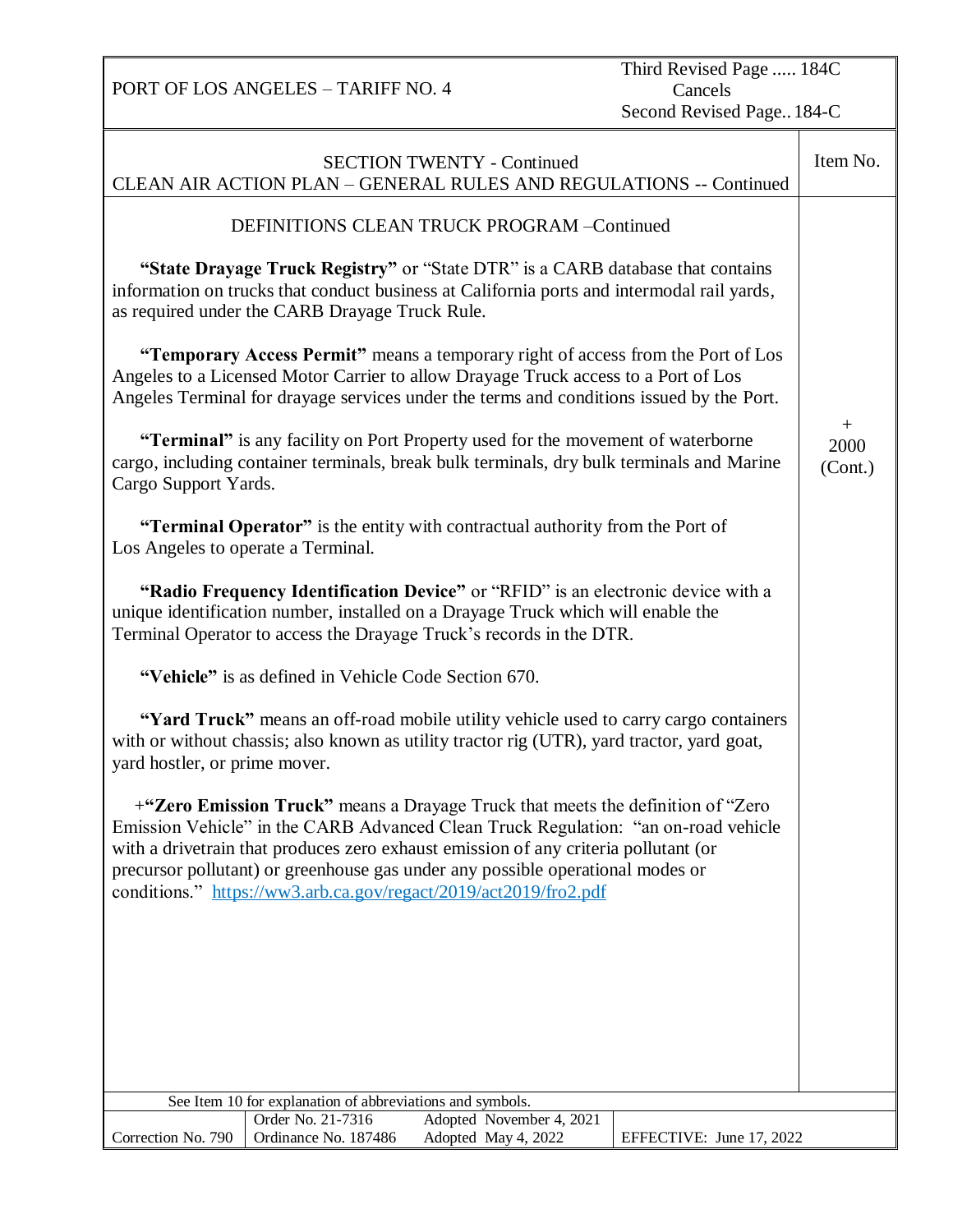PORT OF LOS ANGELES – TARIFF NO. 4 Fourteenth Revised Page 185 Cancels Thirteenth Revised Page.185 SECTION TWENTY - Continued CLEAN AIR ACTION PLAN – GENERAL RULES AND REGULATIONS -- GATE ACCESS CONTROLS Item No. All Terminal Operators shall have installed appropriate means, approved by the Port, of accessing the Port's Drayage Truck Registry for the purposes of obtaining relevant information to confirm Drayage Trucks' compliance with Terminal access requirements under this Tariff. Acceptable means include RFID readers at all truck processing gates; alternative plan using PDTR Compliance Labels may be used with Executive Director approval. DRAYAGE TRUCK ACCESS \* No Terminal Operator shall permit access into any Terminal in the Port of Los Angeles to: (1) Any Drayage Truck that does not comply with State emissions law requirements for Drayage Trucks under the CARB Drayage Truck Rule and/or the CARB Truck and Bus Rule, as applicable [\(https://ww2.arb.ca.gov/our-work/programs/drayage](https://ww2.arb.ca.gov/our-work/programs/drayage-trucks-seaports-railyards/drayage-truck-regulatory-documents)[trucks-seaports-railyards/drayage-truck-regulatory-documents\)](https://ww2.arb.ca.gov/our-work/programs/drayage-trucks-seaports-railyards/drayage-truck-regulatory-documents) and/or the CARB Advanced Clean Fleet Regulation following adoption [\(https://ww2.arb.ca.gov/our](https://ww2.arb.ca.gov/our-work/programs/advanced-clean-fleets)[work/programs/advanced-clean-fleets\)](https://ww2.arb.ca.gov/our-work/programs/advanced-clean-fleets). (2) Any Drayage Truck that cannot be verified as compliant with Items 2010, 2025 and 2040 by reference to the Drayage Truck's records in the PDTR. This item has expired. 2005  $\overline{a}$  $[C]$  2010  $[D]$ 2015 See Item 10 for explanation of abbreviations and symbols. Correction No. 791 Order No. 21-7316 Adopted November 4, 2021 Ordinance No. 187486 Adopted May 4, 2022 EFFECTIVE: June 17, 2022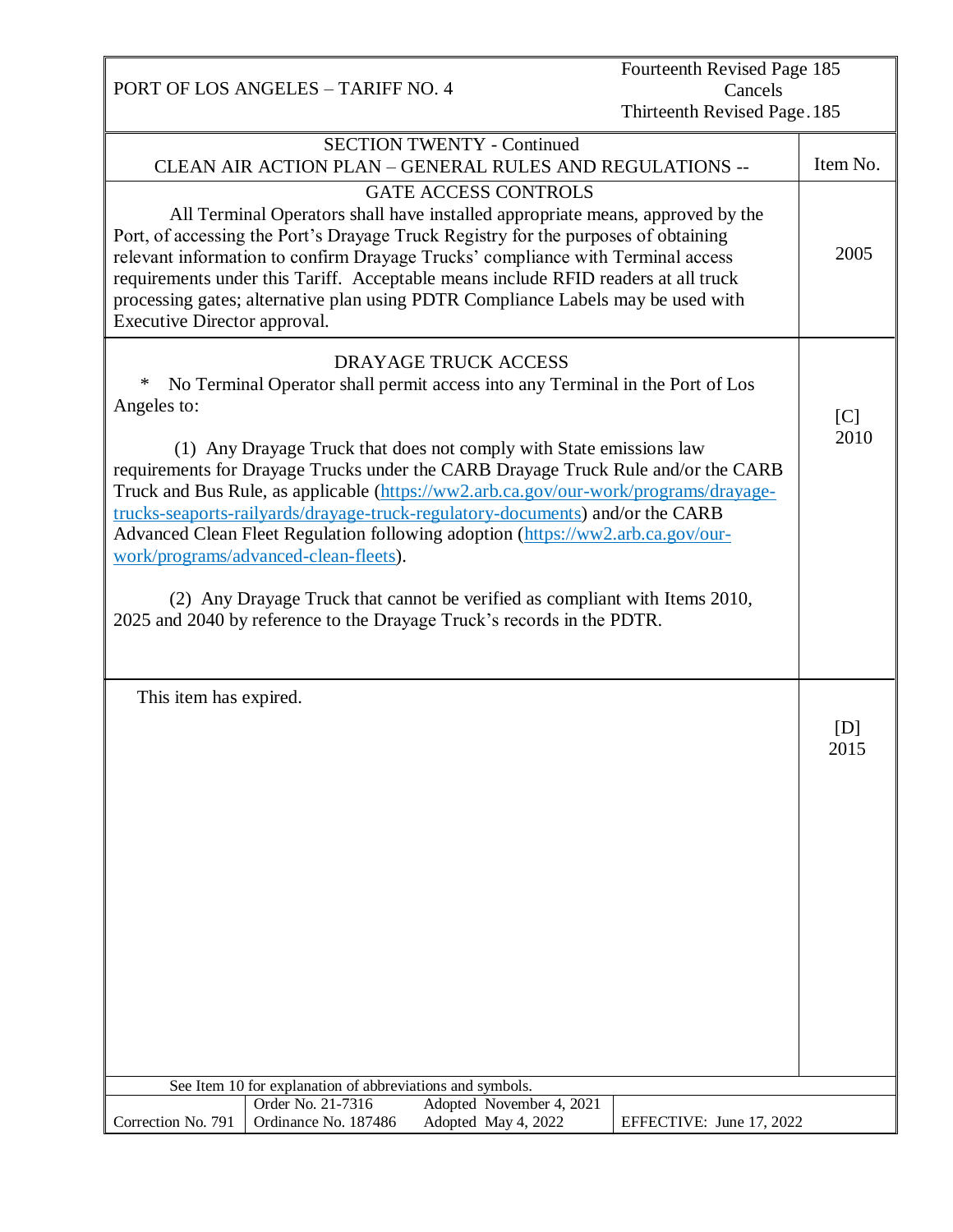| Tenth Revised Page186<br>PORT OF LOS ANGELES - TARIFF NO. 4<br>Cancels<br>Ninth Revised Page  186                                                                                                                                                                                                                                                                                                                                                                                                                                                                                                                                                                                                                                                                                                                                                                                                                                                                                                                                                                                                                                                                                                                                                                                                                                                                                                                                                                                                                                                                     |                               |  |  |  |  |  |
|-----------------------------------------------------------------------------------------------------------------------------------------------------------------------------------------------------------------------------------------------------------------------------------------------------------------------------------------------------------------------------------------------------------------------------------------------------------------------------------------------------------------------------------------------------------------------------------------------------------------------------------------------------------------------------------------------------------------------------------------------------------------------------------------------------------------------------------------------------------------------------------------------------------------------------------------------------------------------------------------------------------------------------------------------------------------------------------------------------------------------------------------------------------------------------------------------------------------------------------------------------------------------------------------------------------------------------------------------------------------------------------------------------------------------------------------------------------------------------------------------------------------------------------------------------------------------|-------------------------------|--|--|--|--|--|
| <b>SECTION TWENTY - Continued</b><br>CLEAN AIR ACTION PLAN - GENERAL RULES AND REGULATIONS --                                                                                                                                                                                                                                                                                                                                                                                                                                                                                                                                                                                                                                                                                                                                                                                                                                                                                                                                                                                                                                                                                                                                                                                                                                                                                                                                                                                                                                                                         | Item No.                      |  |  |  |  |  |
| This item has expired.                                                                                                                                                                                                                                                                                                                                                                                                                                                                                                                                                                                                                                                                                                                                                                                                                                                                                                                                                                                                                                                                                                                                                                                                                                                                                                                                                                                                                                                                                                                                                | [D]<br>2020                   |  |  |  |  |  |
| DRAYAGE TRUCK REGISTRY<br>Drayage Trucks seeking entry upon Port Property shall be registered in the<br>$\ast$<br>$\mathbf{1}$ .<br>PDTR and State DTR prior to the time of entry. Registration in the PDTR shall be in<br>electronic format and/or on forms and with supporting documentation as may be required<br>by the Port of Los Angeles. Drayage Trucks shall be equipped with RFID tags or<br>Compliance Labels to confirm their compliance with this Section 20 of the Tariff. Marine<br>Terminal Operators shall provide to the Port on a monthly basis, information reasonably<br>requested by the Port regarding Drayage Truck access to their Terminals to confirm<br>compliance with the access requirements of this Tariff.<br>In the event of a change in the information provided for registration on the<br>2.<br>Port DTR database with respect to a Drayage Truck, the registration shall be amended<br>within ten (10) calendar days of the change in electronic format or on forms and with<br>supporting documentation as may be required by the Port of Los Angeles.<br>+ 3. Commencing on October 1, 2018, no Drayage Truck shall be entered into the<br>PDTR unless it is a 2014 Drayage Truck. Drayage Trucks registered and current in the<br>PDTR prior to October 1, 2018 and that are compliant with State emissions law applicable<br>to Drayage Trucks per Item 2010 may continue to operate at the Port of Los Angeles.<br>See Item 10 for explanation of abbreviations and symbols.<br>Order No. 18-7240<br>Adopted June 21, 2018 | [C]<br>2025                   |  |  |  |  |  |
| Ordinance No. 185706<br>Adopted August 8, 2018<br>Correction No. 734                                                                                                                                                                                                                                                                                                                                                                                                                                                                                                                                                                                                                                                                                                                                                                                                                                                                                                                                                                                                                                                                                                                                                                                                                                                                                                                                                                                                                                                                                                  | EFFECTIVE: September 17, 2018 |  |  |  |  |  |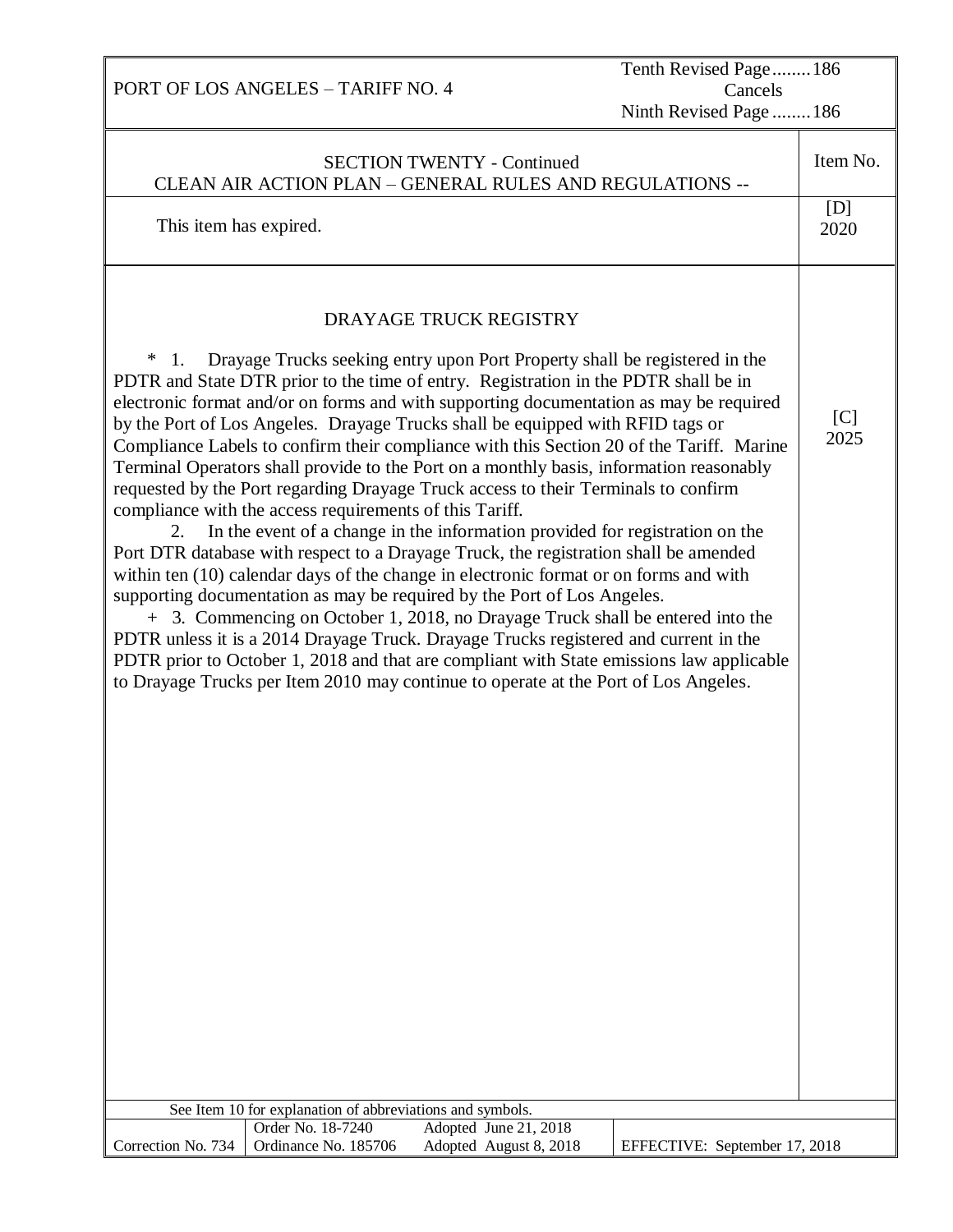Tenth Revised Page........187 Cancels Ninth Revised Page ........187

| <b>SECTION TWENTY - Continued</b><br>CLEAN AIR ACTION PLAN - GENERAL RULES AND REGULATIONS -- Continued                                                                                                                                                                                                                                                                                                                                                                                                                                                                                                                                                                                                                                                                                                                                                                                                                                                                          | Item No.    |  |  |  |  |
|----------------------------------------------------------------------------------------------------------------------------------------------------------------------------------------------------------------------------------------------------------------------------------------------------------------------------------------------------------------------------------------------------------------------------------------------------------------------------------------------------------------------------------------------------------------------------------------------------------------------------------------------------------------------------------------------------------------------------------------------------------------------------------------------------------------------------------------------------------------------------------------------------------------------------------------------------------------------------------|-------------|--|--|--|--|
| <b>CLEAN TRUCK FUND RATE</b>                                                                                                                                                                                                                                                                                                                                                                                                                                                                                                                                                                                                                                                                                                                                                                                                                                                                                                                                                     |             |  |  |  |  |
|                                                                                                                                                                                                                                                                                                                                                                                                                                                                                                                                                                                                                                                                                                                                                                                                                                                                                                                                                                                  |             |  |  |  |  |
| Beginning April 1, 2022, at 8:00 a.m., the following Clean Truck Fund<br>1.<br>(CTF) Rates shall be assessed in accordance with this Item 2030:<br>\$10.00 on containers with an outside length of 20 feet or less;<br>a.<br>\$20.00 on containers with an outside length of more than 20 feet.<br>b.                                                                                                                                                                                                                                                                                                                                                                                                                                                                                                                                                                                                                                                                            |             |  |  |  |  |
| The CTF Rate shall be assessed once per visit, on containerized<br>merchandise at the first point of entry to or departure from the Port of Los Angeles by<br>Drayage Truck, with the exception of merchandise qualifying for the fee exemptions set<br>forth in this Item 2030, paragraph 2.<br>The CTF Rate shall be paid by the cargo owner, or its authorized Agent,                                                                                                                                                                                                                                                                                                                                                                                                                                                                                                                                                                                                         |             |  |  |  |  |
| which shall not include Drayage Truck Operators.<br>The CTF Rate shall sunset on December 31, 2034.                                                                                                                                                                                                                                                                                                                                                                                                                                                                                                                                                                                                                                                                                                                                                                                                                                                                              | [N]<br>2030 |  |  |  |  |
|                                                                                                                                                                                                                                                                                                                                                                                                                                                                                                                                                                                                                                                                                                                                                                                                                                                                                                                                                                                  |             |  |  |  |  |
| <b>Exemptions:</b> The Clean Truck Rate shall not be assessed on<br>2.<br>containerized merchandise that:<br>Full lifetime exemption: enters or leaves the Ports by Zero<br>a.<br>Emission Truck servicing the Ports and registered in the PDTR by<br>December 31, 2034;<br>b. Exemption until December 31, 2027: enters or leaves the Ports by<br>Low NOx Truck servicing the Ports and registered in the PDTR by<br>December 31, 2022;<br>c. prototype or advanced technology demonstration Drayage Trucks<br>under a Port contract, permit or license<br>enters or leaves the Ports by use of port on-dock rail facilities without<br>d.<br>use of a Drayage Truck;<br>moves between two Terminals within the Ports;<br>e.<br>is shipped under contract to the United States Transportation<br>f.<br>Command, United States Military or Department of Defense                                                                                                                 |             |  |  |  |  |
| 3.<br>Licensed Motor Carriers, Drayage Truck Owners and Drayage Truck<br>Operators that operate a Drayage Truck that received Clean Truck Rate exemption under<br>this Item 2030 shall not transfer, switch or cause cargo from a fee-exempt Drayage Truck<br>to be moved to a Drayage Truck that is non-exempt from the Clean Truck Rate while on<br>Port Property or on public streets immediately adjacent to Port Property. In the event that<br>containerized merchandise (i) is not assessed a Clean Truck Rate at the Port Terminal<br>because it is moved by a fee-exempt Drayage Truck (such as a qualifying Zero Emissions<br>or Low NOx Truck), and (ii) such containerized merchandise is subsequently transferred<br>to a Drayage Truck that is non-exempt from the Clean Truck Fee on Port Property or on<br>public streets within or immediately adjacent to Port Property, then the cargo owner shall<br>be notified and the Clean Truck Rate shall be assessed. |             |  |  |  |  |
| See Item 10 for explanation of abbreviations and symbols.                                                                                                                                                                                                                                                                                                                                                                                                                                                                                                                                                                                                                                                                                                                                                                                                                                                                                                                        |             |  |  |  |  |
| Order No. 21-7316<br>Adopted November 4, 2021                                                                                                                                                                                                                                                                                                                                                                                                                                                                                                                                                                                                                                                                                                                                                                                                                                                                                                                                    |             |  |  |  |  |
| Correction No. 792<br>Ordinance No. 187486<br>Adopted May 4, 2022<br>EFFECTIVE: June 17, 2022                                                                                                                                                                                                                                                                                                                                                                                                                                                                                                                                                                                                                                                                                                                                                                                                                                                                                    |             |  |  |  |  |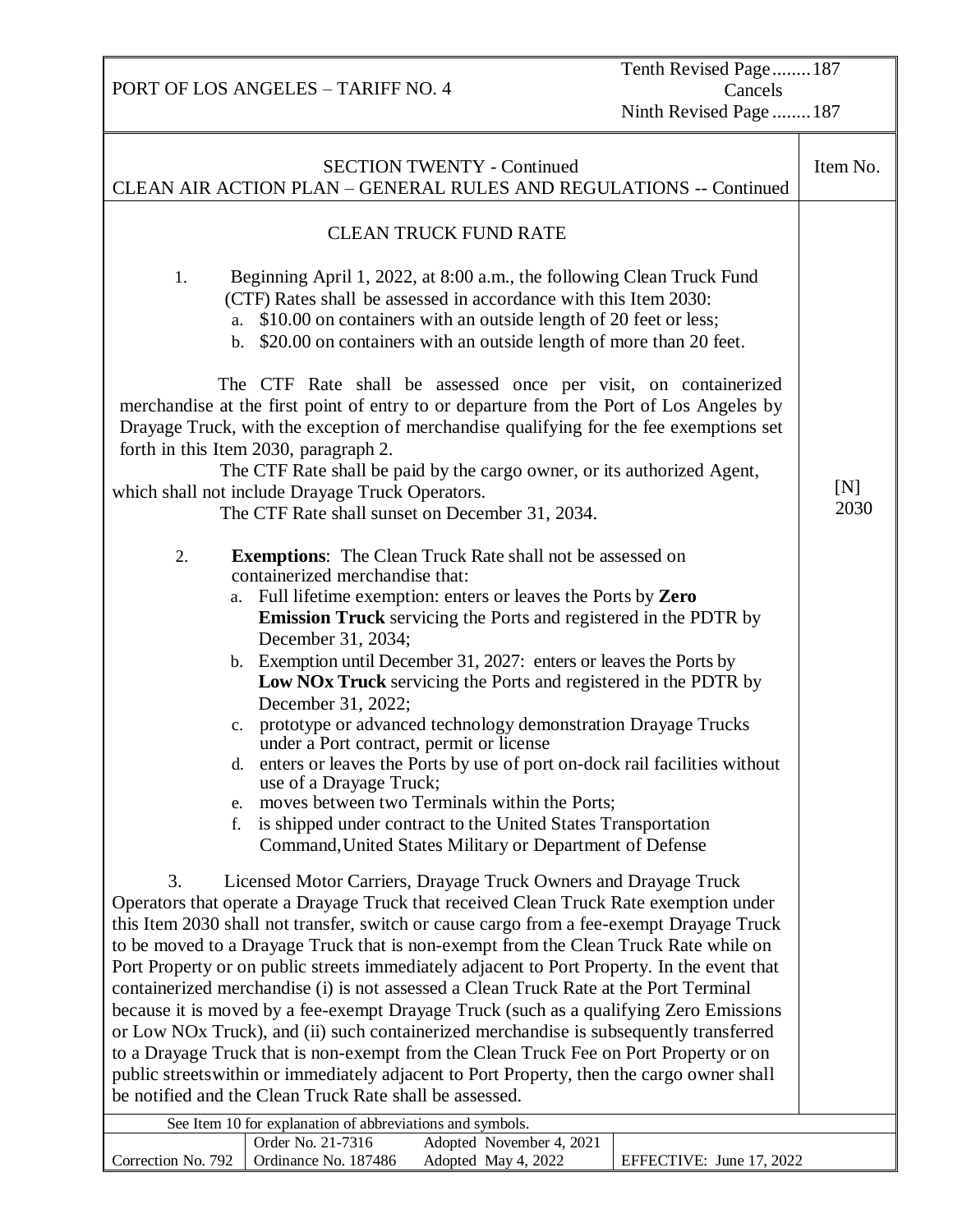PORT OF LOS ANGELES – TARIFF NO. 4 Ninth Revised Page ........188 Cancels Tenth Revised Page........188 SECTION TWENTY - Continued CLEAN AIR ACTION PLAN – GENERAL RULES AND REGULATIONS -- Continued | Item No. CLEAN TRUCK FUND The first Terminal Operator to handle any containerized merchandise subject to the Clean Truck Fee shall collect and remit the Clean Truck Fee to the Port of Los Angeles, which may be administered by a third-party administrator. The monies shall be used as set forth in a Resolution by the Board of Harbor Commissioners exclusively for programs for the replacement of Drayage Trucks with Zero-Emission and Low-NOx Drayage Trucks serving the Ports of Los Angeles and Long Beach, including fueling infrastructure. \*CONCESSIONS AND TEMPORARY ACCESS PERMITS 1. Beginning October 1, 2008, at 8:00 a.m., no Terminal Operator shall permit access into any Terminal in the Port of Los Angeles to any Drayage Truck unless such Drayage Truck is registered under a Concession or a Temporary Access Permit from the Port of Los Angeles in the PDTR. 2. The terms and conditions (including all remedies) for the Concession are set forth in the Port of Los Angeles Concession Agreement between the Port of Los Angeles and the Licensed Motor Carrier. Copies of the Port of Los Angeles Concession Agreement, Concession Application and Temporary Access Permit Terms and Conditions are posted on the [www.portoflosangeles.org](http://www.portoflosangeles.org/) website. Licensed Motor Carriers seeking to apply for a Concession or Temporary Access Permit may also obtain information and an application for Concession or Temporary Access Permit from the Port of Los Angeles, Attention: Concession Administrator, 425 South Palos Verdes Street, San Pedro, CA 90731. \* 3. The Concession Fee shall be \$2,500 and the annual fee shall be \$100 per Drayage Truck operating under the Concession (collectively the "Concession Fees"). The Temporary Access Permit Fee shall be \$30 per Temporary Access Permit trip, plus the cost of the RFID or other required alternative identification. Concession Fees and Temporary Access Permit Fees shall be paid by the Licensed Motor Carrier applying for or holding the Concession or Temporary Access Permit. \*DRAYAGE TRUCK COMPLIANCE 1. While on any Port Property or public streets in the Harbor District, Licensed Motor Carriers, Drayage Truck Owners and Drayage Truck Operators shall (i) operate only Drayage Trucks that comply with Terminal access requirements of Item 2010 and (ii) shall not transfer, switch or cause cargo originating from or destined for Port Property to be moved to Drayage Trucks that do not comply with Terminal access requirements of Item 2010. \* 2. Terminal Operators, Licensed Motor Carriers, Drayage Trucks, Drayage Truck Owners and Drayage Truck Operators shall comply with the State law requirements of the CARB Drayage Truck Rule and/or the CARB Truck and Bus Rule, and/or the CARB Advanced Clean Fleet Regulation following adoption [\(https://ww2.arb.ca.gov/our](https://ww2.arb.ca.gov/our-work/programs/advanced-clean-fleets)[work/programs/advanced-clean-fleets\)](https://ww2.arb.ca.gov/our-work/programs/advanced-clean-fleets), as appropriate, including without limitation, registry, dispatch, and operation of compliant Drayage Trucks and timely reporting of information to ARB or to the Port of Los Angeles as the reporting port authority in accordance with the CARB Drayage Truck Rule. See [https://ww2.arb.ca.gov/our](https://ww2.arb.ca.gov/our-work/programs/truck-bus-regulation/truck-and-bus-regulation-regulation-advisories)[work/programs/truck-bus-regulation/truck-and-bus-regulation-regulation-advisories](https://ww2.arb.ca.gov/our-work/programs/truck-bus-regulation/truck-and-bus-regulation-regulation-advisories)  $[N]$ 2035  $[C]+$ 2040  $[C]$ <sup>\*</sup> 2041 See Item 10 for explanation of abbreviations and symbols. Correction No. 793 Order No. 21-7316 Adopted November 4, 2021 Ordinance No. 187486 Adopted May 4, 2022 EFFECTIVE: June 17, 2022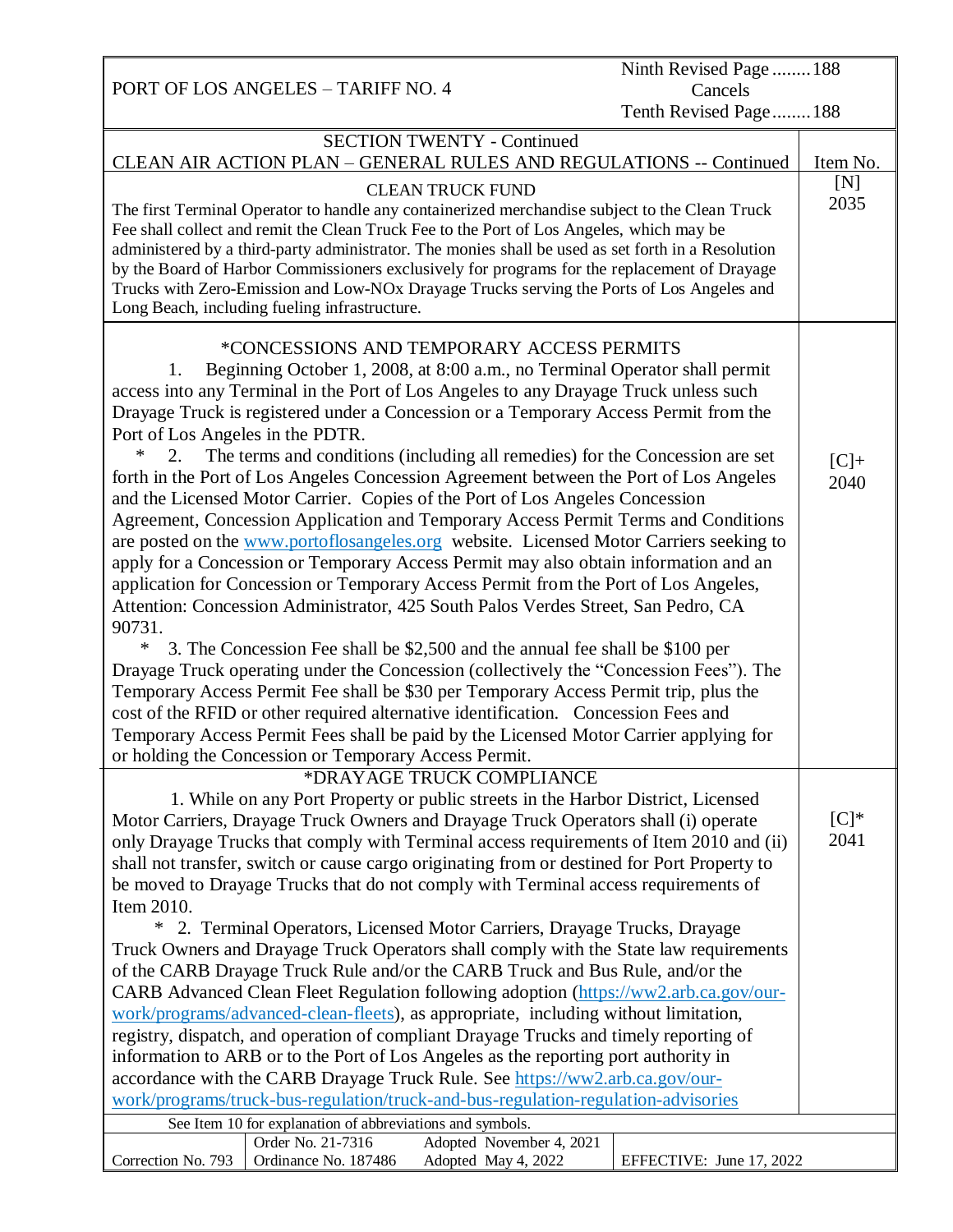Third Revised Page ........189 Cancels Second Revised Page......189 And Circular No. 49

|                                                                                                                                                                  | <b>SECTION TWENTY - Continued</b><br>CLEAN AIR ACTION PLAN - GENERAL RULES AND REGULATIONS -- Continued                                                                            | Item No. |  |  |  |  |  |
|------------------------------------------------------------------------------------------------------------------------------------------------------------------|------------------------------------------------------------------------------------------------------------------------------------------------------------------------------------|----------|--|--|--|--|--|
|                                                                                                                                                                  | VOLUNTARY VESSEL SPEED REDUCTION PROGRAM                                                                                                                                           |          |  |  |  |  |  |
| The objective of the Vessel Speed Reduction (VSR) Program is to reduce NO <sub>x</sub><br>emissions                                                              |                                                                                                                                                                                    |          |  |  |  |  |  |
| from Ocean Going Vessels by slowing their speeds as they approach or depart the Port.<br>For purposes of this Item, the following definitions shall apply:<br>a. |                                                                                                                                                                                    |          |  |  |  |  |  |
| the following criteria:                                                                                                                                          | <b>OCEAN GOING VESSEL</b> means any merchant vessel meeting either or both of                                                                                                      |          |  |  |  |  |  |
| 1.<br><sub>or</sub>                                                                                                                                              | Length overall (LOA) of 400 feet or more, as defined in 50 CFR § 679.2;                                                                                                            |          |  |  |  |  |  |
| 2.                                                                                                                                                               | Gross tonnage (GT ITC) of 10,000 tons or more pursuant to the convention<br>measurement (international system), as defined in 46 CFR §§ 69.51                                      |          |  |  |  |  |  |
|                                                                                                                                                                  | through 69.61.<br><b>VESSEL OPERATOR</b> shall be determined by the Port by reference to Lloyd's                                                                                   |          |  |  |  |  |  |
|                                                                                                                                                                  | Register. Any operator disagreeing with this determination shall have 30 days from notice<br>of this determination to submit documentation that a vessel is in fact operated by an | $[C]$ +  |  |  |  |  |  |
|                                                                                                                                                                  | operator other than the one listed in Lloyd's Register. Upon review of this information,                                                                                           | 2045     |  |  |  |  |  |
| the Port may amend its initial determination at the exclusive discretion of the Executive                                                                        |                                                                                                                                                                                    |          |  |  |  |  |  |
| Director.<br>∗                                                                                                                                                   | <b>VESSEL TRIP</b> is any one-way voyage into or out of the Port of Los Angeles or                                                                                                 |          |  |  |  |  |  |
|                                                                                                                                                                  | the Port of Long Beach measured from the seaward edge of the "Precautionary Area"                                                                                                  |          |  |  |  |  |  |
|                                                                                                                                                                  | shown on the harbor area navigation charts to: (a) the El Segundo Marine Terminal (for                                                                                             |          |  |  |  |  |  |
|                                                                                                                                                                  | vessel trips between the ports and the El Segundo Marine Terminal); or (b) the arc of a                                                                                            |          |  |  |  |  |  |
|                                                                                                                                                                  | circle having its center at Point Fermin Light with a radius of 20 nautical miles (nm) or                                                                                          |          |  |  |  |  |  |
| 40nm (for all other vessel trips).                                                                                                                               | <b>VESSEL VISIT</b> is the Operator's vessel's first call at the first berth at the Port                                                                                           |          |  |  |  |  |  |
|                                                                                                                                                                  | and excludes subsequent calls at other berths within the Port during the same vessel visit                                                                                         |          |  |  |  |  |  |
| at the Port.                                                                                                                                                     |                                                                                                                                                                                    |          |  |  |  |  |  |
| $\mathbf b$ .                                                                                                                                                    | The objective of the Voluntary Vessel Speed Reduction (VSR) Program is                                                                                                             |          |  |  |  |  |  |
|                                                                                                                                                                  | to reduce NO <sub>x</sub> emissions from Ocean Going Vessels by slowing their speeds as they                                                                                       |          |  |  |  |  |  |
|                                                                                                                                                                  | approach or depart the Port. The Voluntary VSR Program has been in effect since May                                                                                                |          |  |  |  |  |  |
|                                                                                                                                                                  | 2001, the date of the Memorandum of Understanding (MOU) between the U.S.                                                                                                           |          |  |  |  |  |  |
|                                                                                                                                                                  | Environmental Protection Agency (EPA), the California Air Resources Board (CARB),<br>the South Coast Air Quality Management District (SCAQMD), the Ports of Los Angeles            |          |  |  |  |  |  |
|                                                                                                                                                                  | and Long Beach, the Steamship Association of Southern California (SASC) and the                                                                                                    |          |  |  |  |  |  |
|                                                                                                                                                                  | Pacific Merchant Shipping Association (PMSA). The parties to the MOU have agreed to                                                                                                |          |  |  |  |  |  |
|                                                                                                                                                                  | cooperate to implement and monitor emission reductions resulting from voluntary Ocean<br>Going Vessel speed/power reduction for vessels transiting to and from the ports.          |          |  |  |  |  |  |
|                                                                                                                                                                  | See Item 10 for explanation of abbreviations and symbols.                                                                                                                          |          |  |  |  |  |  |
| Correction No. 535                                                                                                                                               | Adopted September 29, 2009<br>Order No. 09-7012<br>Ordinance No. 181011<br>Adopted December 2, 2009<br>EFFECTIVE: January 14, 2010                                                 |          |  |  |  |  |  |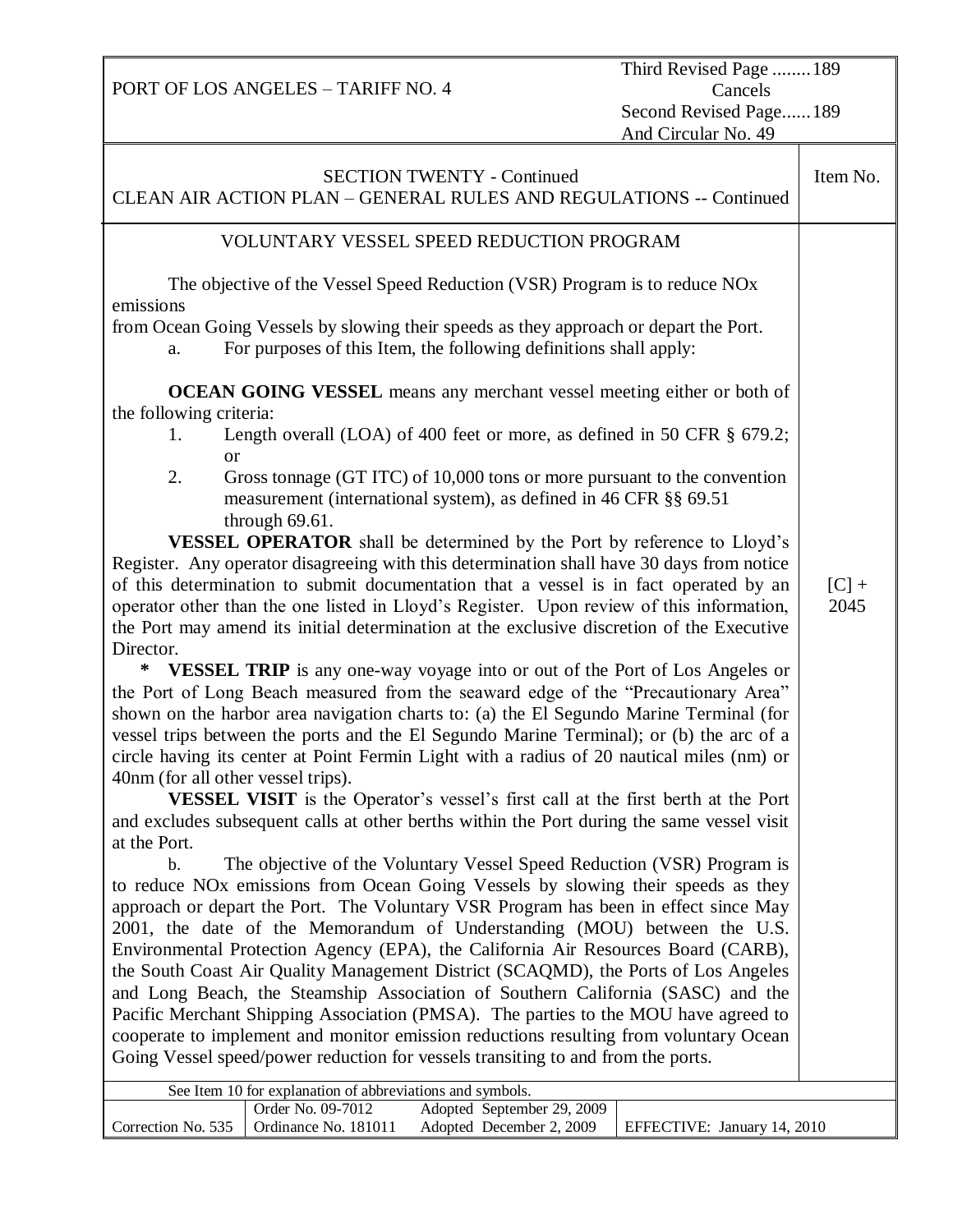| Third Revised Page  190<br>Cancels<br>PORT OF LOS ANGELES - TARIFF NO. 4<br>Second Revised Page 190<br>And Circular No. 49                                                                                                                                                                                                                                                                                                                                                                                                                                                                                                                                                                                                                                                                                                                                                                                                                                                                                                                                                                                                                                                                                                                                                                                                                                                                                                                                                                                                                                                                                                                                                                                                                                                                                                                                                                                                                                                                                                                                                                                                                                                                                                                                                                                                                                                                                                                                                                                                                                                                                                                                                                                                                                                                                                                                                             |                            |  |  |  |  |  |  |  |
|----------------------------------------------------------------------------------------------------------------------------------------------------------------------------------------------------------------------------------------------------------------------------------------------------------------------------------------------------------------------------------------------------------------------------------------------------------------------------------------------------------------------------------------------------------------------------------------------------------------------------------------------------------------------------------------------------------------------------------------------------------------------------------------------------------------------------------------------------------------------------------------------------------------------------------------------------------------------------------------------------------------------------------------------------------------------------------------------------------------------------------------------------------------------------------------------------------------------------------------------------------------------------------------------------------------------------------------------------------------------------------------------------------------------------------------------------------------------------------------------------------------------------------------------------------------------------------------------------------------------------------------------------------------------------------------------------------------------------------------------------------------------------------------------------------------------------------------------------------------------------------------------------------------------------------------------------------------------------------------------------------------------------------------------------------------------------------------------------------------------------------------------------------------------------------------------------------------------------------------------------------------------------------------------------------------------------------------------------------------------------------------------------------------------------------------------------------------------------------------------------------------------------------------------------------------------------------------------------------------------------------------------------------------------------------------------------------------------------------------------------------------------------------------------------------------------------------------------------------------------------------------|----------------------------|--|--|--|--|--|--|--|
| <b>SECTION TWENTY - Continued</b><br>CLEAN AIR ACTION PLAN - GENERAL RULES AND REGULATIONS -- Continued                                                                                                                                                                                                                                                                                                                                                                                                                                                                                                                                                                                                                                                                                                                                                                                                                                                                                                                                                                                                                                                                                                                                                                                                                                                                                                                                                                                                                                                                                                                                                                                                                                                                                                                                                                                                                                                                                                                                                                                                                                                                                                                                                                                                                                                                                                                                                                                                                                                                                                                                                                                                                                                                                                                                                                                |                            |  |  |  |  |  |  |  |
| VOLUNTARY VESSEL SPEED REDUCTION PROGRAM -- Continued<br>The Ocean Going Vessel speed/power reduction is a voluntary 12-knot<br>c.<br>speed limit to 20 miles or 40 miles offshore, or an agency-approved vessel power (RPM)<br>reduction on the Ocean Going Vessel's main engine that attains an acceptable reduction in<br>NO <sub>x</sub> emissions. Vessel Speed data is provided to the Port by the Marine Exchange of<br>Southern California, the weighted average speed is calculated as described in section (e)<br>below, and results are reported on a percent compliance basis. Any operator disagreeing<br>with reported results may submit documentation proving compliance. Upon review of this<br>information, the Port may amend its initial determination at the exclusive discretion of the<br><b>Executive Director.</b><br>In the event the Port and a Vessel Operator formally agree in writing that<br>d.<br>for a particular vessel, or vessels, higher emission reductions are achieved while traveling<br>at a speed greater than 12 knots, the agreed to vessel speed shall be used to determine<br>compliance by the Vessel Operator to the Voluntary VSR Program.<br>Voluntary VSR Dockage Grant Application Criteria and Disbursement<br>e.<br>+ (1) Tier 1 incentive (20nm): Any Vessel Operator demonstrating that 90% or more<br>of all of its Vessel Trips at a Weighted Average Speed of 12 knots or less in a zone that<br>extends 20 nm from Point Fermin during any calendar year, commencing with calendar<br>year 2008, is eligible to receive a Voluntary VSR Program Dockage Grant upon written<br>notice from the Executive Director or his/her designee of the Port that the Vessel Operator<br>has qualified to receive this grant. The annual grant will be equivalent to 15% of the first<br>day of dockage per Vessel Visit as published in Tariff No. 4, Section 4, Dockage, for all of<br>the Vessel Operator's vessels that berth at the Port during a calendar year.<br>+ (2) Tier 2 incentive (40nm): Any Vessel Operator demonstrating that 90% or more<br>of all of its Vessel Trips at a Weighted Average Speed of 12 knots or less in a zone that<br>extends 40 nm from Point Fermin during any calendar year, commencing with calendar<br>year 2010, is eligible to receive a Voluntary VSR Program Dockage Grant upon written<br>notice from the Executive Director or his/her designee of the Port that the Vessel Operator<br>has qualified to receive this grant. The annual grant will be equivalent to 30% of the first<br>day of dockage per Vessel Visit as published in Tariff No. 4, Section 4, Dockage, for all of<br>the Vessel Operator's vessels that berth at the Port during a calendar year.<br>See Item 10 for explanation of abbreviations and symbols.<br>Order No. 09-7012<br>Adopted September 29, 2009 | $[C]$ +<br>2045<br>(Cont.) |  |  |  |  |  |  |  |
| Ordinance No. 181011<br>Correction No. 536<br>Adopted December 2, 2009<br>EFFECTIVE: January 14, 2010                                                                                                                                                                                                                                                                                                                                                                                                                                                                                                                                                                                                                                                                                                                                                                                                                                                                                                                                                                                                                                                                                                                                                                                                                                                                                                                                                                                                                                                                                                                                                                                                                                                                                                                                                                                                                                                                                                                                                                                                                                                                                                                                                                                                                                                                                                                                                                                                                                                                                                                                                                                                                                                                                                                                                                                  |                            |  |  |  |  |  |  |  |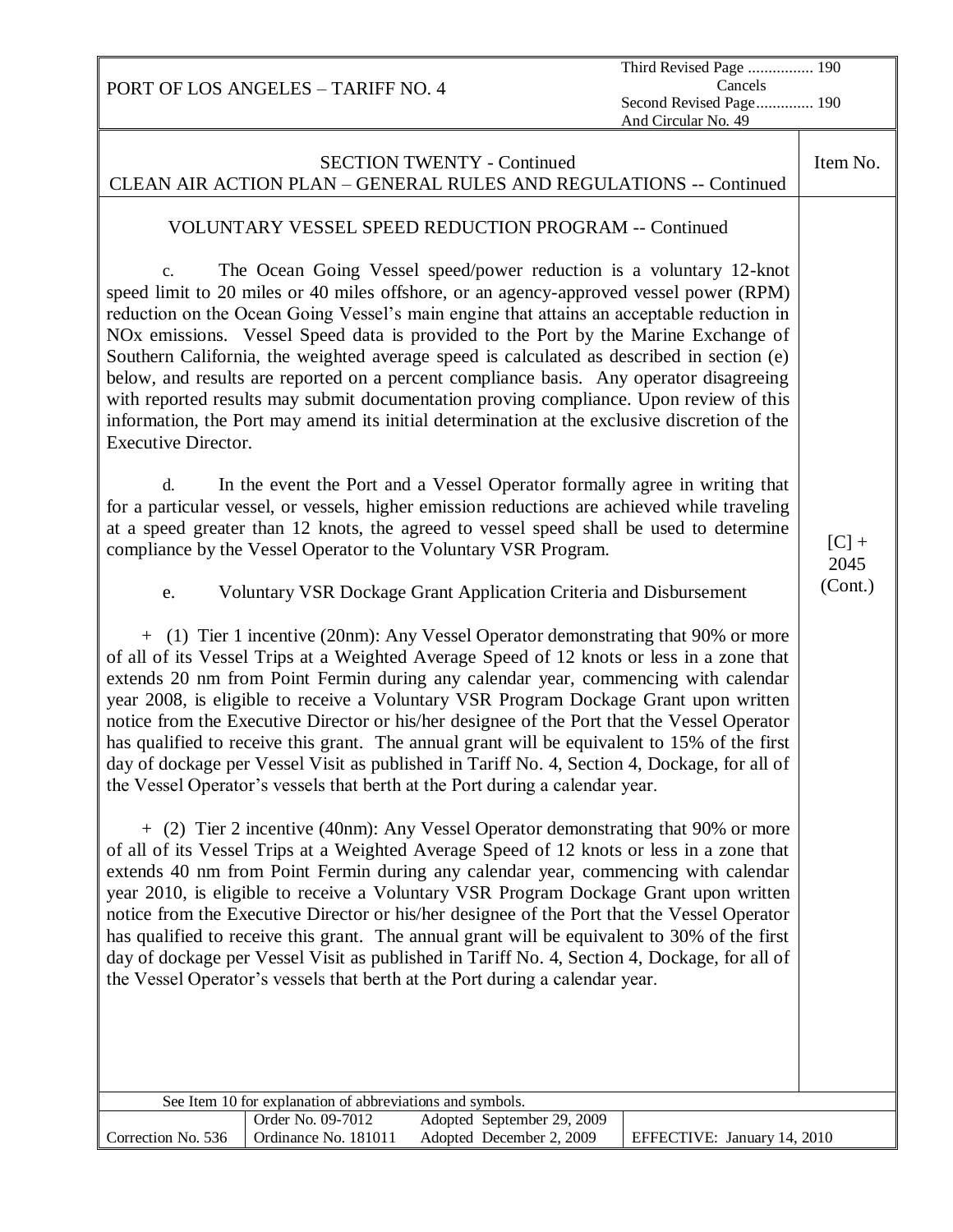|                                                                                                                                                                                                                                                                                                                                                                                            | PORT OF LOS ANGELES - TARIFF NO. 4                        |                                                                                                                                                                                                                                                                                                                                                                                                                                                                                                                                                                                                                                                                                                                                                                                                                                                                                                                      | Third Revised Page  191                        | Cancels |                            |
|--------------------------------------------------------------------------------------------------------------------------------------------------------------------------------------------------------------------------------------------------------------------------------------------------------------------------------------------------------------------------------------------|-----------------------------------------------------------|----------------------------------------------------------------------------------------------------------------------------------------------------------------------------------------------------------------------------------------------------------------------------------------------------------------------------------------------------------------------------------------------------------------------------------------------------------------------------------------------------------------------------------------------------------------------------------------------------------------------------------------------------------------------------------------------------------------------------------------------------------------------------------------------------------------------------------------------------------------------------------------------------------------------|------------------------------------------------|---------|----------------------------|
|                                                                                                                                                                                                                                                                                                                                                                                            |                                                           |                                                                                                                                                                                                                                                                                                                                                                                                                                                                                                                                                                                                                                                                                                                                                                                                                                                                                                                      | Second Revised Page 191<br>And Circular No. 49 |         |                            |
|                                                                                                                                                                                                                                                                                                                                                                                            |                                                           | <b>SECTION TWENTY - Continued</b>                                                                                                                                                                                                                                                                                                                                                                                                                                                                                                                                                                                                                                                                                                                                                                                                                                                                                    |                                                |         |                            |
|                                                                                                                                                                                                                                                                                                                                                                                            |                                                           | CLEAN AIR ACTION PLAN - GENERAL RULES AND REGULATIONS -- Continued                                                                                                                                                                                                                                                                                                                                                                                                                                                                                                                                                                                                                                                                                                                                                                                                                                                   |                                                |         | Item No.                   |
|                                                                                                                                                                                                                                                                                                                                                                                            |                                                           | VOLUNTARY VESSEL SPEED REDUCTION PROGRAM -- Continued                                                                                                                                                                                                                                                                                                                                                                                                                                                                                                                                                                                                                                                                                                                                                                                                                                                                |                                                |         |                            |
| e.<br>continued                                                                                                                                                                                                                                                                                                                                                                            |                                                           | Voluntary VSR Dockage Grant Application Criteria and Disbursement-                                                                                                                                                                                                                                                                                                                                                                                                                                                                                                                                                                                                                                                                                                                                                                                                                                                   |                                                |         |                            |
| $+$                                                                                                                                                                                                                                                                                                                                                                                        | Tier 1 or Tier 2 incentive grant, but not both.           | (3) The Port shall also provide Tier 2 incentive grants for all qualifying vessel<br>calls to 40 nm between September 29, 2009 and December 31, 2009. During this period,<br>any Vessel Operator demonstrating that 90% or more of all of its Vessel Trips at a<br>Weighted Average Speed of 12 knots or less in a zone that extends 40 nm from Point<br>Fermin, is eligible to receive a Voluntary VSR Program Dockage Grant upon written<br>notice from the Executive Director or his/her designee of the Port that the Vessel Operator<br>has qualified to receive this grant. The grant will be equivalent to 30% of the first day of<br>dockage per Vessel Visit as published in Tariff No. 4, Section 4, Dockage, for all of the<br>Vessel Operator's vessels that berth at the Port between September 29, 2009 and<br>December 31, 2009. During this period, a Vessel Operator shall be eligible for either a |                                                |         |                            |
| ∗<br>(4) The Vessel Operator may request by way of an invoice that the Port release to<br>it funds from the Voluntary VSR Program Grant in an amount equivalent to 15% or 30%<br>of the first day of dockage per Vessel Visit as published in Tariff No. 4, Section 4,<br>Dockage, for all of the Vessel Operator's Ocean Going Vessels that made Vessel Trips<br>into or out of the Port. |                                                           |                                                                                                                                                                                                                                                                                                                                                                                                                                                                                                                                                                                                                                                                                                                                                                                                                                                                                                                      |                                                |         | $[C]$ +<br>2045<br>(Cont.) |
|                                                                                                                                                                                                                                                                                                                                                                                            |                                                           | (5) Vessel Operators shall submit invoices to the Port for the prior calendar year<br>Voluntary VSR Program Grant on or before June 30 of the following calendar year.                                                                                                                                                                                                                                                                                                                                                                                                                                                                                                                                                                                                                                                                                                                                               |                                                |         |                            |
| (6) The annual grant will be paid out upon receipt of an invoice from the Vessel<br>Operator in the subsequent year.                                                                                                                                                                                                                                                                       |                                                           |                                                                                                                                                                                                                                                                                                                                                                                                                                                                                                                                                                                                                                                                                                                                                                                                                                                                                                                      |                                                |         |                            |
| (7) Beginning January 1, 2010 Vessel Operators may participate either in the Tier<br>$+$<br>1 incentive or the Tier 2 incentive, but not a combination thereof.                                                                                                                                                                                                                            |                                                           |                                                                                                                                                                                                                                                                                                                                                                                                                                                                                                                                                                                                                                                                                                                                                                                                                                                                                                                      |                                                |         |                            |
| (8) The Port shall provide Vessel Operators with calendar year VSR performance<br>$^{+}$<br>data for Ocean Going Vessels that made Vessel Trips into or out of the Port as quickly as<br>is practically achievable.                                                                                                                                                                        |                                                           |                                                                                                                                                                                                                                                                                                                                                                                                                                                                                                                                                                                                                                                                                                                                                                                                                                                                                                                      |                                                |         |                            |
| Note: The Board reserves the right to discontinue this Voluntary VSR Program<br>Grant upon thirty (30) days notice. If this occurs, the Port will use year-to-date vessel<br>VSR compliance data to calculate the amount of the Voluntary VSR Grant due to<br>qualifying Vessel Operators.                                                                                                 |                                                           |                                                                                                                                                                                                                                                                                                                                                                                                                                                                                                                                                                                                                                                                                                                                                                                                                                                                                                                      |                                                |         |                            |
|                                                                                                                                                                                                                                                                                                                                                                                            | See Item 10 for explanation of abbreviations and symbols. |                                                                                                                                                                                                                                                                                                                                                                                                                                                                                                                                                                                                                                                                                                                                                                                                                                                                                                                      |                                                |         |                            |
| Correction No. 537                                                                                                                                                                                                                                                                                                                                                                         | Order No. 09-7012<br>Ordinance No. 181011                 | Adopted September 29, 2009<br>Adopted December 2, 2009                                                                                                                                                                                                                                                                                                                                                                                                                                                                                                                                                                                                                                                                                                                                                                                                                                                               | EFFECTIVE: January 14, 2010                    |         |                            |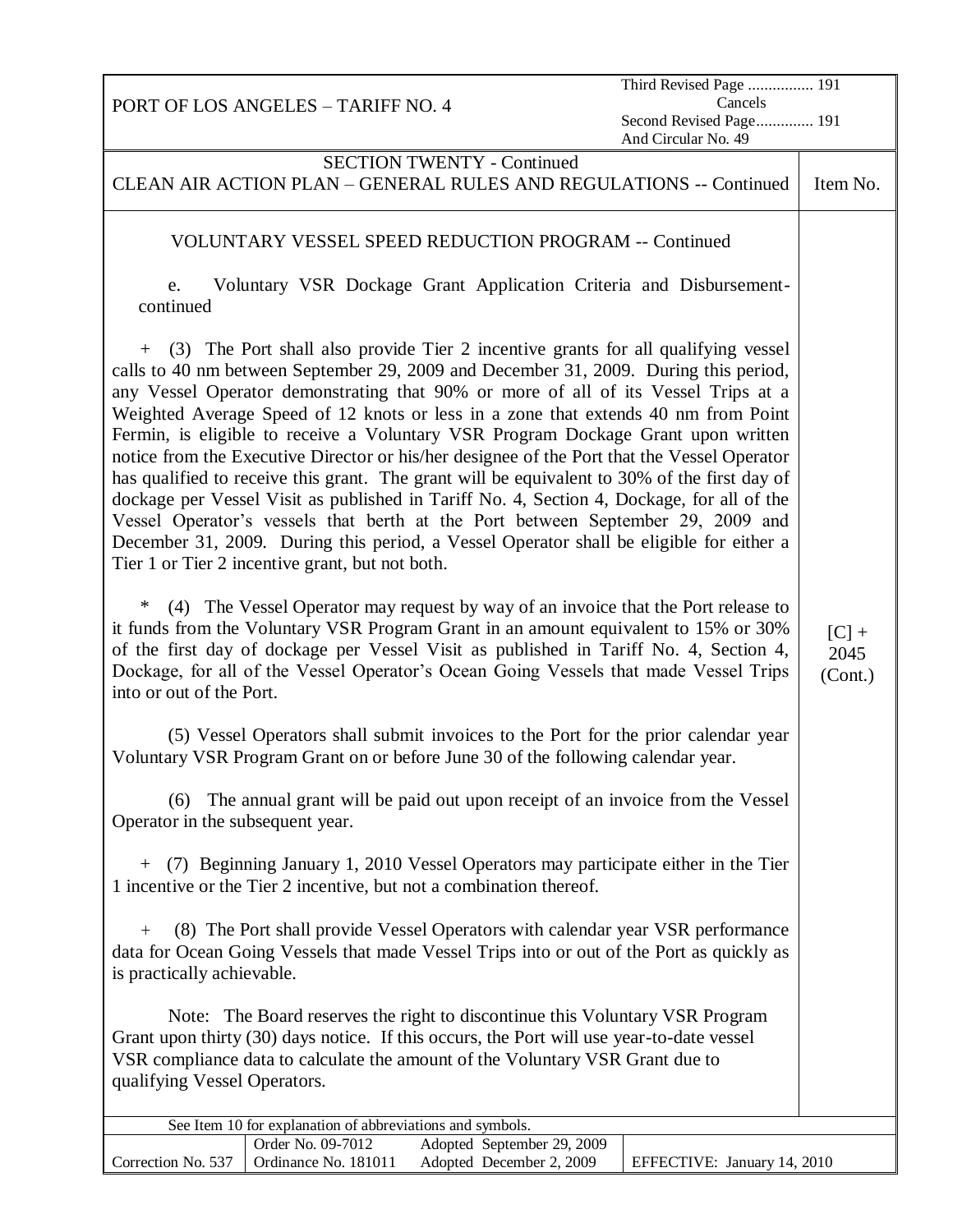|                                      | Cancels<br>PORT OF LOS ANGELES - TARIFF NO. 4<br>Second Revised Page 192<br>And Circular No. 49 |                      |                                                                                                             |                              |                                                                                                                                                      |                            |  |  |
|--------------------------------------|-------------------------------------------------------------------------------------------------|----------------------|-------------------------------------------------------------------------------------------------------------|------------------------------|------------------------------------------------------------------------------------------------------------------------------------------------------|----------------------------|--|--|
|                                      |                                                                                                 |                      | <b>SECTION TWENTY - Continued</b>                                                                           |                              | CLEAN AIR ACTION PLAN - GENERAL RULES AND REGULATIONS -- Continued                                                                                   | Item No.                   |  |  |
|                                      |                                                                                                 |                      | VOLUNTARY VESSEL SPEED REDUCTION PROGRAM -- Continued                                                       |                              |                                                                                                                                                      |                            |  |  |
| f.                                   | <b>Vessel Speed Reduction Calculation Method</b>                                                |                      |                                                                                                             |                              |                                                                                                                                                      |                            |  |  |
| determined by the following formula: |                                                                                                 |                      | <b>WEIGHTED AVERAGE SPEED</b> for the Tier 1 Incentive (20 nm) shall be                                     |                              |                                                                                                                                                      |                            |  |  |
| <b>WHERE:</b>                        |                                                                                                 |                      | <u> Segment A Average + Segment B Average + Segment C Average</u><br>Distance $A + Distance B + Distance C$ |                              |                                                                                                                                                      |                            |  |  |
|                                      |                                                                                                 |                      | Segment A Average = $[Distance A] \times [Speed at 20 nm + Speed at 15 nm]$                                 |                              |                                                                                                                                                      |                            |  |  |
|                                      |                                                                                                 |                      | Segment B Average = $[Distance B] x [Speed at 15 nm + Speed at 10 nm]$                                      |                              |                                                                                                                                                      |                            |  |  |
|                                      |                                                                                                 |                      | Segment C Average = [Distance C] x the lesser of:                                                           |                              |                                                                                                                                                      |                            |  |  |
| Speed at 10 nm                       |                                                                                                 | <b>or</b>            |                                                                                                             | $\mathcal{D}_{\mathcal{A}}$  | [Speed at $10 \text{ nm} + 12 \text{ knots}$ ]                                                                                                       |                            |  |  |
| ∗<br>(AIS) data.                     | <b>Identification System</b>                                                                    |                      |                                                                                                             |                              | All speeds shall be measured by the Marine Exchange at the points indicated<br>above, (20nm, 15nm, and 10nm from Point Fermin Light) using automatic | $[C]$ +<br>2045<br>(Cont.) |  |  |
|                                      |                                                                                                 |                      | Distances A, B and C (in nautical miles) shall be as follows:                                               |                              |                                                                                                                                                      |                            |  |  |
| Inbound<br>Outbound                  | <b>Northern Traffic Lanes</b>                                                                   |                      | Distance A<br>21.75<br>21.50                                                                                | Distance B<br>15.75<br>16.00 | Distance C<br>9.75<br>11.00                                                                                                                          |                            |  |  |
|                                      | <b>Southern Traffic Lanes</b>                                                                   |                      |                                                                                                             |                              |                                                                                                                                                      |                            |  |  |
| Inbound                              |                                                                                                 |                      | 11.00                                                                                                       | 5.50                         | 0.75                                                                                                                                                 |                            |  |  |
| Outbound                             |                                                                                                 |                      | 11.50                                                                                                       | 7.25                         | 2.25                                                                                                                                                 |                            |  |  |
|                                      | <b>Western Traffic Lanes</b>                                                                    |                      |                                                                                                             |                              |                                                                                                                                                      |                            |  |  |
| Inbound                              |                                                                                                 |                      | 16.50                                                                                                       | 12.00                        | 7.00                                                                                                                                                 |                            |  |  |
| Outbound                             |                                                                                                 |                      | 17.00                                                                                                       | 12.50                        | 8.00                                                                                                                                                 |                            |  |  |
|                                      | <b>El Segundo Traffic Lanes</b>                                                                 |                      | Distance A                                                                                                  | Distance B                   | Distance C                                                                                                                                           |                            |  |  |
| Inbound                              |                                                                                                 |                      | 23.50                                                                                                       | 18.50                        | 13.50                                                                                                                                                |                            |  |  |
| Outbound                             |                                                                                                 |                      | 21.50                                                                                                       | 16.50                        | 11.50                                                                                                                                                |                            |  |  |
|                                      |                                                                                                 |                      | See Item 10 for explanation of abbreviations and symbols.                                                   |                              |                                                                                                                                                      |                            |  |  |
|                                      | Order No. 09-7012                                                                               |                      | Adopted September 29, 2009                                                                                  |                              |                                                                                                                                                      |                            |  |  |
| Correction No. 538                   |                                                                                                 | Ordinance No. 181011 | Adopted December 2, 2009                                                                                    |                              | EFFECTIVE: January 14, 2010                                                                                                                          |                            |  |  |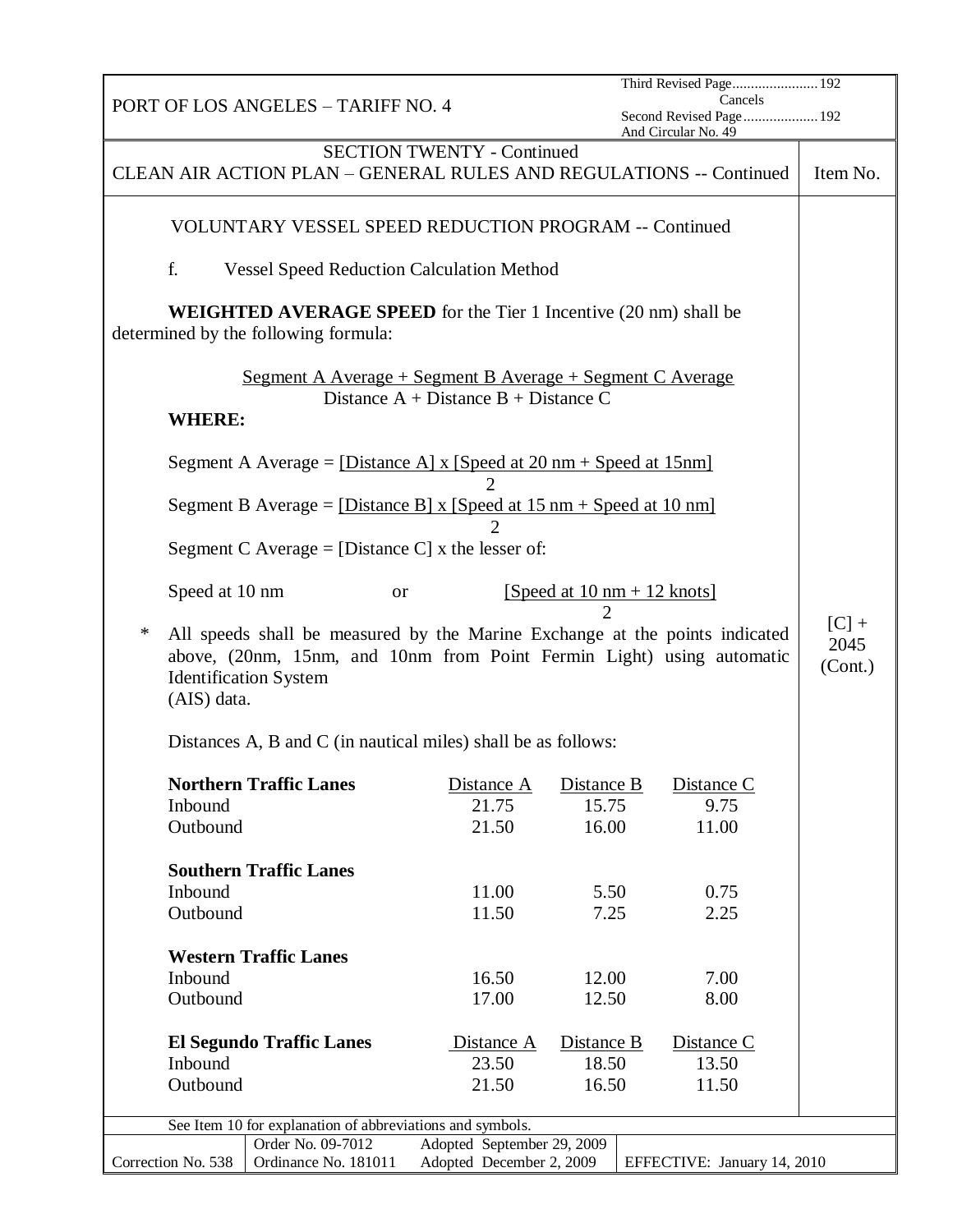| Original Page  192-A<br>PORT OF LOS ANGELES - TARIFF NO. 4<br>Cancels Circular No. 49                                                                                                                        |                 |  |  |  |  |  |
|--------------------------------------------------------------------------------------------------------------------------------------------------------------------------------------------------------------|-----------------|--|--|--|--|--|
| <b>SECTION TWENTY - Continued</b><br>CLEAN AIR ACTION PLAN - GENERAL RULES AND REGULATIONS - Continued                                                                                                       |                 |  |  |  |  |  |
| VOLUNTARY VESSEL SPEED REDUCTION PROGRAM - Continued                                                                                                                                                         |                 |  |  |  |  |  |
| <b>WEIGHTED AVERAGE SPEED</b> for the Tier 2 incentive (40 nm) shall be<br>determined by the following formula:                                                                                              |                 |  |  |  |  |  |
| <u> Segment A Average + Segment B Average + + Segment G Average</u>                                                                                                                                          |                 |  |  |  |  |  |
| Distance $A + D$ istance $B +  + D$ istance G<br><b>Where:</b>                                                                                                                                               |                 |  |  |  |  |  |
| Segment A Average = [Distance A] x [Speed at $40nm + Speed$ at $35nm$ ]<br>2                                                                                                                                 |                 |  |  |  |  |  |
| Segment B Average = $[Distance B] \times [Speed at 35nm + Speed at 30nm]$                                                                                                                                    | $[C]$ +<br>2045 |  |  |  |  |  |
| Segment C Average = $[Distance C] \times [Speed at 30nm + Speed at 25nm]$                                                                                                                                    |                 |  |  |  |  |  |
| Segment D Average = $[Distance D] \times [Speed at 25nm + Speed at 20nm]$<br>$\overline{2}$                                                                                                                  |                 |  |  |  |  |  |
| Segment E Average = $[Distance E x [Speed at 20nm + Speed at 15nm]$<br>2                                                                                                                                     |                 |  |  |  |  |  |
| Segment F Average = [Distance F] x [Speed at $15nm + Speed$ at $10nm$ ]<br>$\overline{2}$                                                                                                                    |                 |  |  |  |  |  |
| Segment G Average = [Distance G] x the lesser of:                                                                                                                                                            |                 |  |  |  |  |  |
| Speed at 10nm<br>[Speed at $10nm + 12$ knots]<br><b>or</b>                                                                                                                                                   |                 |  |  |  |  |  |
| All speeds are measured by the Marine Exchange at the points indicated above<br>(10nm, 15nm, 20nm, 25nm, 30nm, 35nm, and 40nm from Point Fermin Light),<br>using Automatic Identification System (AIS) data. |                 |  |  |  |  |  |
|                                                                                                                                                                                                              |                 |  |  |  |  |  |
| See Item 10 for explanation of abbreviations and symbols.                                                                                                                                                    |                 |  |  |  |  |  |
| Order No. 09-7012<br>Adopted September 29, 2009<br>Correction No. 539<br>Ordinance No. 181011<br>Adopted December 2, 2009<br>EFFECTIVE: January 14, 2010                                                     |                 |  |  |  |  |  |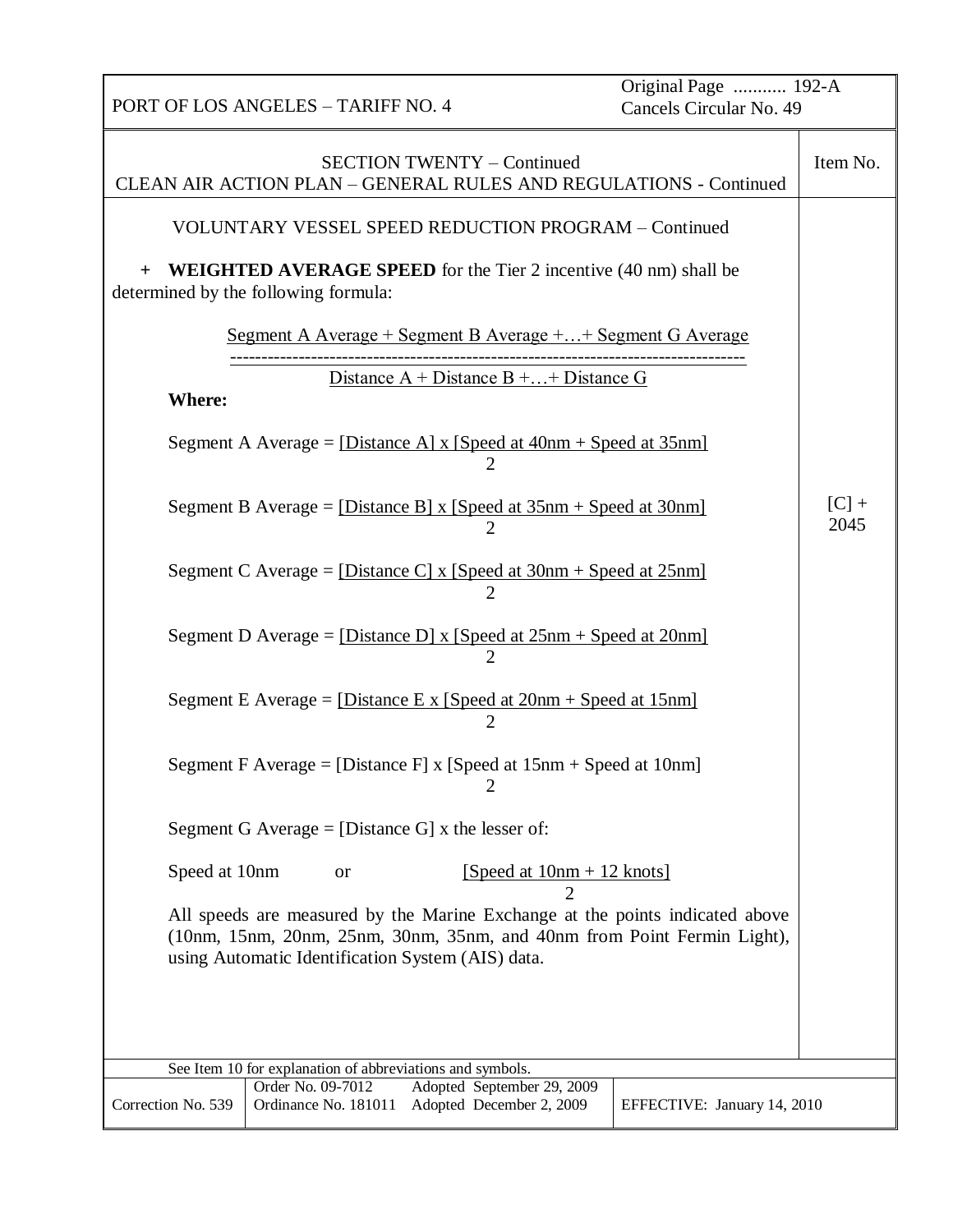Original Page ............. 192-B Cancels Circular No. 49

| <b>SECTION TWENTY – Continued</b><br>CLEAN AIR ACTION PLAN - GENERAL RULES AND REGULATIONS - Continued |          |                                                                       |              |                               |          |              | Item No.                    |         |
|--------------------------------------------------------------------------------------------------------|----------|-----------------------------------------------------------------------|--------------|-------------------------------|----------|--------------|-----------------------------|---------|
|                                                                                                        |          |                                                                       |              |                               |          |              |                             |         |
| VOLUNTARY VESSEL SPEED REDUCTION PROGRAM - Continued                                                   |          |                                                                       |              |                               |          |              |                             |         |
|                                                                                                        |          |                                                                       |              |                               |          |              |                             |         |
| $^{+}$                                                                                                 |          | Distances A, B, C, D, E, F, and G (in nautical miles) are as follows: |              |                               |          |              |                             |         |
|                                                                                                        |          |                                                                       |              |                               |          |              |                             |         |
|                                                                                                        | Distance | Distance                                                              | Distance     | Distance                      | Distance | Distance     | Distance                    |         |
|                                                                                                        | A        | B                                                                     | $\mathsf{C}$ | D                             | E        | $\mathbf{F}$ | G                           |         |
|                                                                                                        |          |                                                                       |              | <b>Northern Traffic Lanes</b> |          |              |                             |         |
| Inbound                                                                                                | 42.40    | 37.37                                                                 | 32.24        | 27.07                         | 21.75    | 15.75        | 9.75                        |         |
| Outbound                                                                                               | 41.76    | 36.75                                                                 | 31.69        | 26.63                         | 21.50    | 16.00        | 11.00                       | $[C]$ + |
|                                                                                                        |          |                                                                       |              | <b>Southern Traffic Lanes</b> |          |              |                             | 2045    |
| Inbound                                                                                                | 31.19    | 26.19                                                                 | 21.15        | 16.09                         | 11.00    | 5.50         | 0.75                        |         |
| Outbound                                                                                               | 31.51    | 26.53                                                                 | 21.53        | 16.52                         | 11.50    | 7.25         | 2.25                        |         |
|                                                                                                        |          |                                                                       |              | <b>Western Traffic Lanes</b>  |          |              |                             |         |
| Inbound                                                                                                | 36.49    | 31.57                                                                 | 26.53        | 21.52                         | 16.50    | 12.00        | 7.00                        |         |
| Outbound                                                                                               | 36.99    | 32.07                                                                 | 27.03        | 22.02                         | 17.00    | 12.50        | 8.00                        |         |
|                                                                                                        |          |                                                                       |              |                               |          |              |                             |         |
|                                                                                                        |          | See Item 10 for explanation of abbreviations and symbols.             |              |                               |          |              |                             |         |
|                                                                                                        |          | Order No. 09-7012                                                     |              | Adopted September 29, 2009    |          |              |                             |         |
| Correction No. 540                                                                                     |          | Ordinance No. 181011                                                  |              | Adopted December 2, 2009      |          |              | EFFECTIVE: January 14, 2010 |         |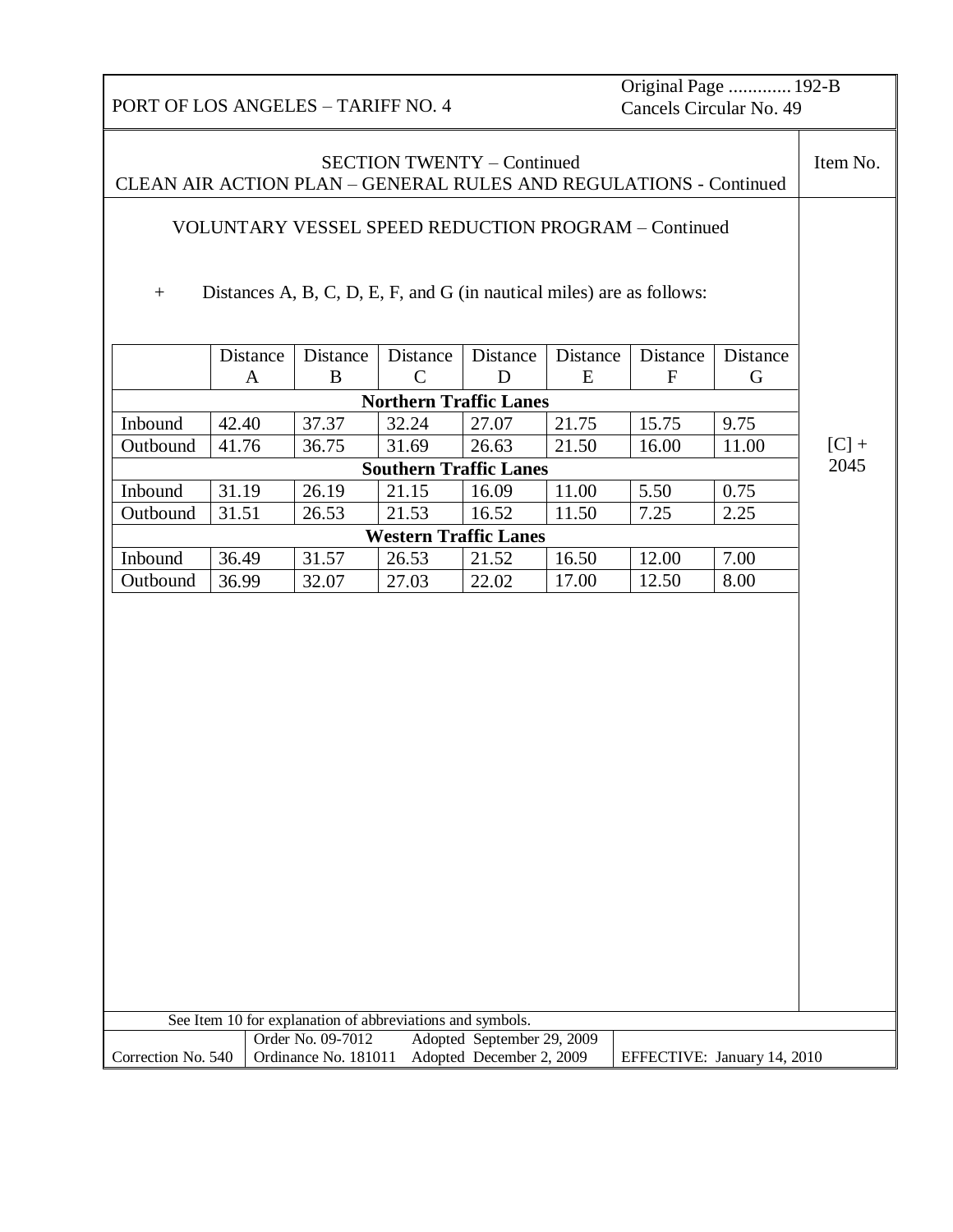|                        |                                                           |                                                 | Third Revised Page 193                                             |             |
|------------------------|-----------------------------------------------------------|-------------------------------------------------|--------------------------------------------------------------------|-------------|
|                        | PORT OF LOS ANGELES - TARIFF NO. 4                        |                                                 | Cancels                                                            |             |
|                        |                                                           |                                                 | Second Revised Page 193                                            |             |
|                        | <b>SECTION TWENTY - Continued</b>                         |                                                 | CLEAN AIR ACTION PLAN - GENERAL RULES AND REGULATIONS -- Continued | Item No.    |
| This item has expired. |                                                           |                                                 |                                                                    | [D]<br>2050 |
| This item has expired. |                                                           |                                                 |                                                                    | [D]<br>2055 |
|                        |                                                           |                                                 |                                                                    |             |
|                        | See Item 10 for explanation of abbreviations and symbols. |                                                 |                                                                    |             |
| Correction No. 737     | Order No. 18-7240<br>Ordinance No. 185706                 | Adopted June 21, 2018<br>Adopted August 8, 2018 | EFFECTIVE: September 17, 2018                                      |             |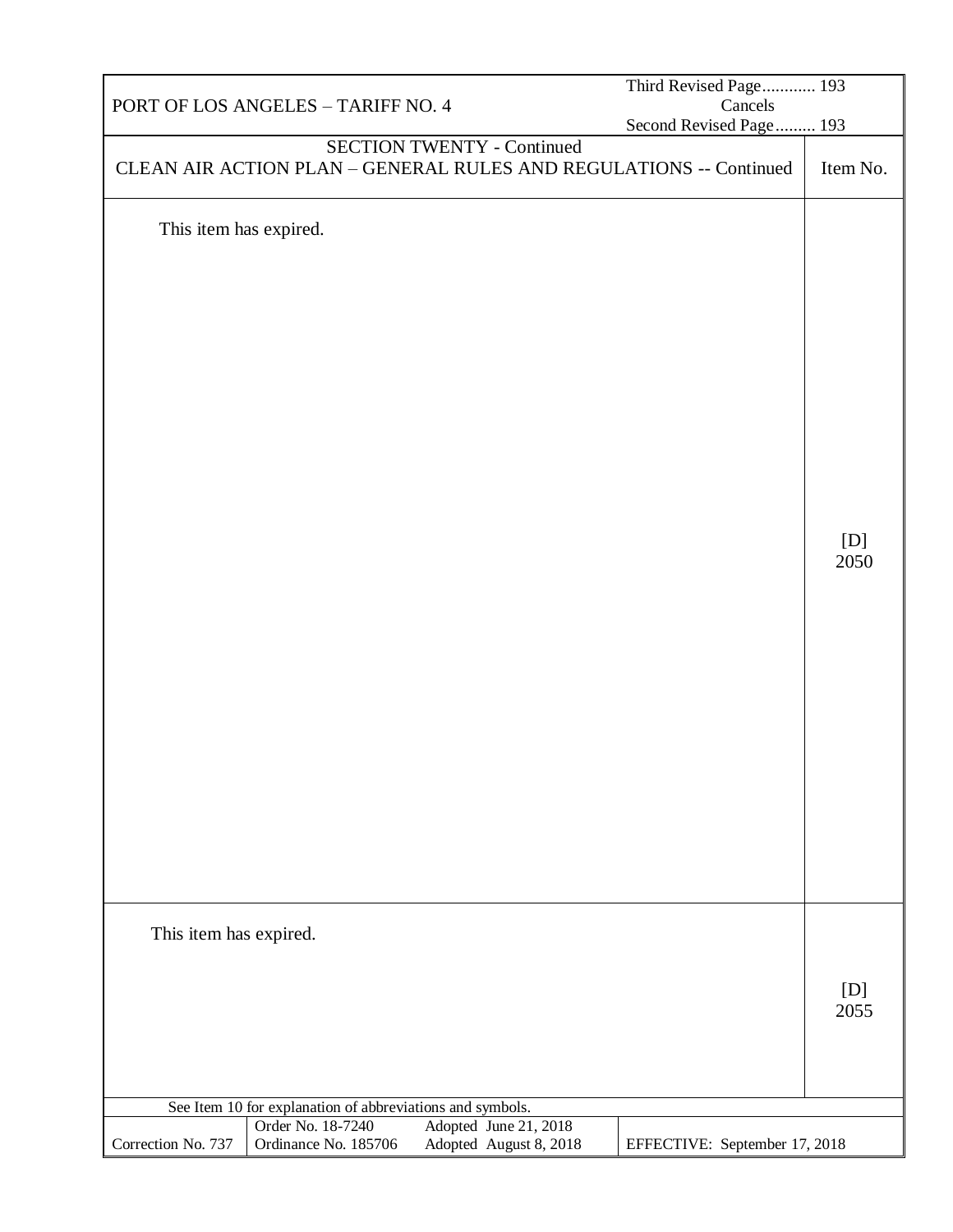|                                                           |                                           |                                                 | Third Revised Page  194                                            |                        |
|-----------------------------------------------------------|-------------------------------------------|-------------------------------------------------|--------------------------------------------------------------------|------------------------|
|                                                           | PORT OF LOS ANGELES - TARIFF NO. 4        |                                                 | Cancels                                                            |                        |
|                                                           |                                           |                                                 | Second Revised Page 194                                            |                        |
|                                                           |                                           |                                                 | CLEAN AIR ACTION PLAN - GENERAL RULES AND REGULATIONS -- Continued | Item No.               |
| This item has expired.                                    |                                           | <b>SECTION TWENTY - Continued</b>               |                                                                    | [D]<br>2055<br>(Cont.) |
|                                                           |                                           |                                                 |                                                                    |                        |
|                                                           |                                           |                                                 |                                                                    |                        |
| See Item 10 for explanation of abbreviations and symbols. |                                           |                                                 |                                                                    |                        |
| Correction No. 738                                        | Order No. 18-7240<br>Ordinance No. 185706 | Adopted June 21, 2018<br>Adopted August 8, 2018 | EFFECTIVE: September 17, 2018                                      |                        |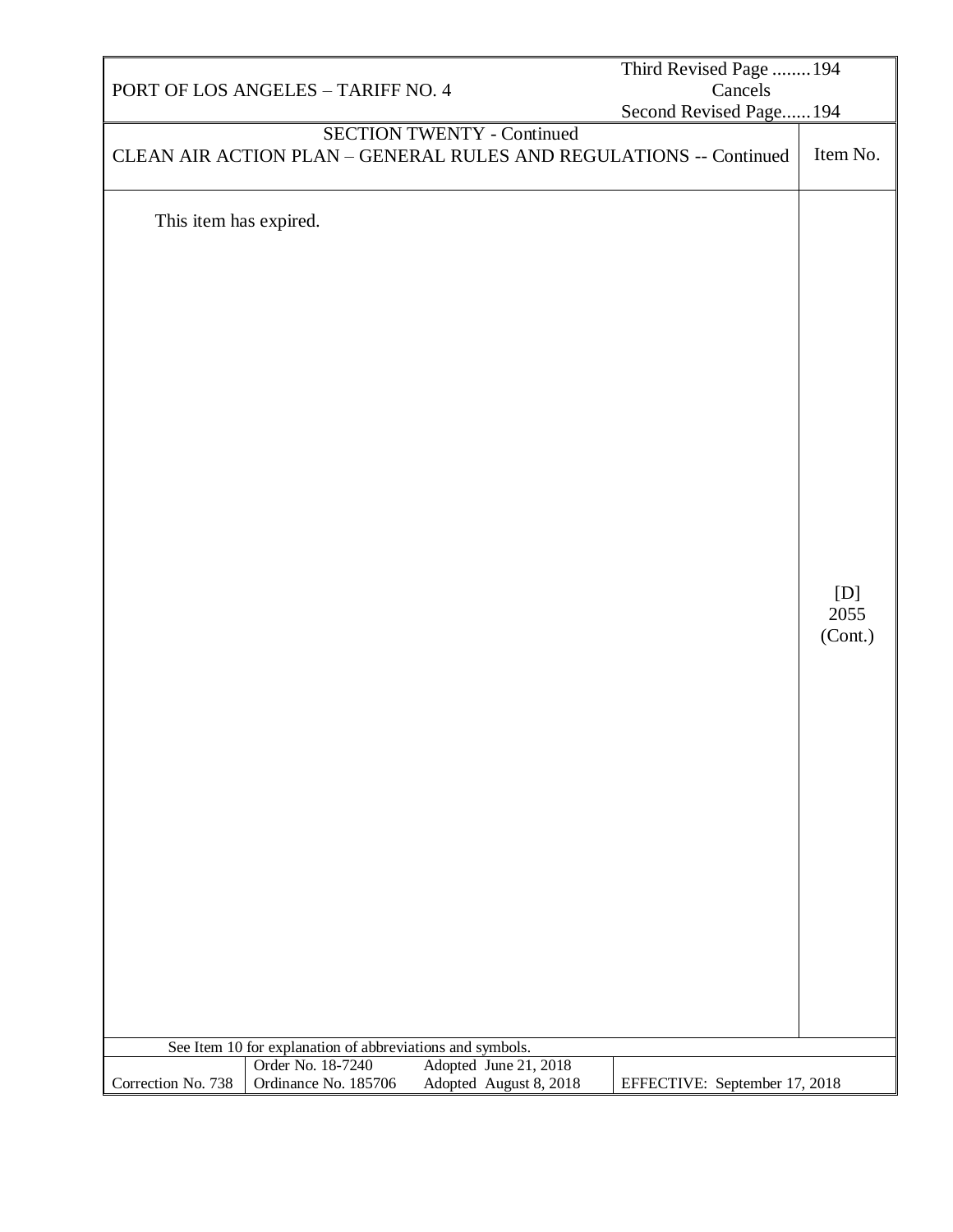| First Revised Page 194A                                                                                                                                                   |          |
|---------------------------------------------------------------------------------------------------------------------------------------------------------------------------|----------|
| Cancels<br>PORT OF LOS ANGELES - TARIFF NO. 4<br>Original Page 194A                                                                                                       |          |
| And Circular No. 71                                                                                                                                                       |          |
| <b>SECTION TWENTY</b>                                                                                                                                                     |          |
| CLEAN AIR ACTION PLAN - GENERAL RULES AND REGULATIONS - Continued                                                                                                         | Item No. |
|                                                                                                                                                                           |          |
|                                                                                                                                                                           |          |
|                                                                                                                                                                           |          |
| VOLUNTARY ENVIRONMENTAL SHIP INDEX (ESI) INCENTIVE PROGRAM                                                                                                                |          |
| ∗                                                                                                                                                                         |          |
| The objective of the Voluntary Environmental Ship Index (ESI) Incentive Program<br>is to accelerate the reduction of emissions from Ocean Going Vessels (OGVs) calling at |          |
| the Port by providing incentives to Vessel Operators for (1) the achievement of specific                                                                                  |          |
| ESI ratings under the international ESI standards administered by the International                                                                                       |          |
| Association of Ports and Harbors (IAPH) World Ports Climate Initiative (WPCI); (2)                                                                                        |          |
| deployment of IMO Tier II (during the first three years of the program) and Tier III OGVs                                                                                 |          |
| (throughout the program), and (3) participation in a nitrogen oxides (NOx) reduction                                                                                      |          |
| technology demonstration project under the Clean Air Action Plan Technology                                                                                               | $[C]+$   |
| Advancement Program.                                                                                                                                                      | 2060     |
|                                                                                                                                                                           |          |
| The Voluntary Environmental Ship Index Incentive Program commenced on July<br>$+$                                                                                         |          |
| 1, 2012, and was modified effective October 1, 2016, to comport with new regulations.                                                                                     |          |
| The Port shall award incentive grants to enrolled Vessel Operators whose OGVs calling at                                                                                  |          |
| the Port that have met the qualifying requirements of the Port's ESI Incentive Program,                                                                                   |          |
| under the terms and conditions of this Tariff item 2060 and the detailed ESI Incentive                                                                                    |          |
| Program rules issued by the Port.                                                                                                                                         |          |
| <b>DEFINITIONS</b>                                                                                                                                                        |          |
| For purposes of the ESI Incentive Program under this Item 2060 the following                                                                                              |          |
| definitions shall apply:                                                                                                                                                  |          |
| "Environmental Ship Index" or "ESI" means a voluntary rating system                                                                                                       |          |
| established by the IAPH/WPCI and administered by the ESI Administrator that issues                                                                                        |          |
| ratings based upon the extent to which ships' emissions perform better than IMO                                                                                           |          |
| emissions standards, ranging from 0 for a ship that meets IMO standards to 100 for a ship                                                                                 |          |
| that has zero air emissions.                                                                                                                                              |          |
| "ESI Administrator" means the ESI Bureau of the IAPH/WPCI.                                                                                                                |          |
| "ESI Score" means the ESI rating issued by the ESA Administrator and published<br>on the ESI website at http://www.wpci-esi.org.                                          |          |
| "IAPH" means the International Association of Ports and Harbors.                                                                                                          |          |
| "IMO" means the International Maritime Organization.                                                                                                                      |          |
| "IMO Tier II or Tier III" means the IMO's adopted marine diesel engine                                                                                                    |          |
| standards under Revised MARPOL Annex VI, an international ship regulation limiting the                                                                                    |          |
| main air pollutants contained in ship emissions. The Tier II emission standard is required                                                                                |          |
| for marine diesel engines installed on or after 1 January 2011, and Tier III emission                                                                                     |          |
| standard is required for marine diesel engines installed on or after 1 January 2016 that are                                                                              |          |
| used on ships operating in IMO Emission Control Areas (ECA) designated for controlling                                                                                    |          |
| NOX emissions, which includes the North American ECA covering the Port that will take                                                                                     |          |
| effect from August 1, 2012.                                                                                                                                               |          |
| See Item 10 for explanation of abbreviations and symbols.                                                                                                                 |          |
| Order 16-7210<br>Adopted September 15, 2016<br>Correction No. 703<br>Ordinance No. 184672 Adopted December 12, 2016<br>EFFECTIVE: January 20, 2017                        |          |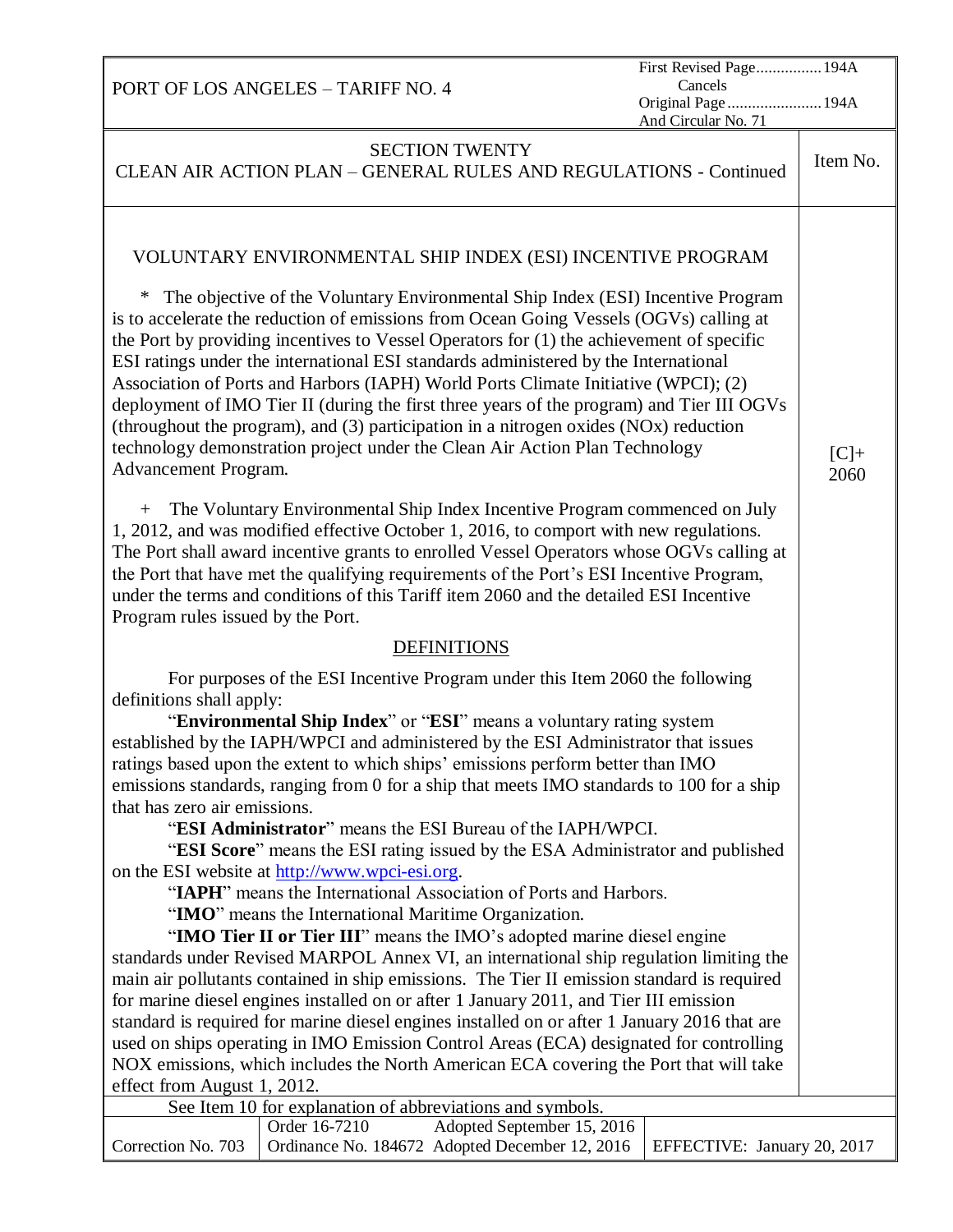| First Revised Page 194B<br>Cancels<br>PORT OF LOS ANGELES - TARIFF NO. 4<br>Original Page194B<br>And Circular No. 71                                                                                                                                                                                                                                                                                                                                                                                                                                                                                        |                |  |
|-------------------------------------------------------------------------------------------------------------------------------------------------------------------------------------------------------------------------------------------------------------------------------------------------------------------------------------------------------------------------------------------------------------------------------------------------------------------------------------------------------------------------------------------------------------------------------------------------------------|----------------|--|
| <b>SECTION TWENTY</b><br>CLEAN AIR ACTION PLAN - GENERAL RULES AND REGULATIONS - Continued                                                                                                                                                                                                                                                                                                                                                                                                                                                                                                                  | Item No.       |  |
| VOLUNTARY ENVIRONMENTAL SHIP INDEX (ESI) INCENTIVE PROGRAM                                                                                                                                                                                                                                                                                                                                                                                                                                                                                                                                                  |                |  |
| $+$ "Incentive Period" means the incentive period (i) for ESI Scores of 25 to 40+ points<br>commencing on July 1, 2012, and ending on September 30, 2016; (ii) for ESI Scores of 40+<br>commencing on October 1, 2016, until suspended by the Port; (iii) for the OGV5 Tier II Incentive<br>commencing on July 1, 2012, and ending on September 30, 2016; (iv) for the OGV5 Tier III<br>Incentive commencing on July 1, 2012, until suspended by the Port; and (v) for the OGV6<br>Technology Advancement Program (TAP) Demonstration Incentive commencing on July 1, 2012,<br>until suspended by the Port. |                |  |
| "Main Engine" means any internal combustion, compression-ignition engine that is<br>configured to supply propulsion power for an Ocean Going Vessel, regardless of whether the<br>propulsion system is direct-drive, geared drive or diesel electric.                                                                                                                                                                                                                                                                                                                                                       |                |  |
| "Marine Exchange" means Marine Exchange of Southern California, which publishes<br>records of ocean going vessel arrivals and departures.                                                                                                                                                                                                                                                                                                                                                                                                                                                                   |                |  |
| "Ocean Going Vessel" or "OGV" has the same meaning as Ocean Going Vessel in Item<br>2045 (Voluntary Vessel Speed Reduction Program).                                                                                                                                                                                                                                                                                                                                                                                                                                                                        |                |  |
| "Vessel Operator" has the same meaning as Vessel Operator in Item 2045 (Voluntary<br>Vessel Speed Reduction Program).                                                                                                                                                                                                                                                                                                                                                                                                                                                                                       |                |  |
| "Vessel Visit" has the same meaning as Vessel Visit in Item 2045 (Voluntary Vessel<br>Speed Reduction Program).                                                                                                                                                                                                                                                                                                                                                                                                                                                                                             | $[C]+$<br>2060 |  |
| "WPCI" means the World Ports Climate Initiative.                                                                                                                                                                                                                                                                                                                                                                                                                                                                                                                                                            | (Cont.)        |  |
| <b>INCENTIVE PROGRAM RULES</b>                                                                                                                                                                                                                                                                                                                                                                                                                                                                                                                                                                              |                |  |
| (1) Vessel Operators interested in participating in any of the three incentives under this<br>ESI Incentive Program must be a registered participant in the IAPH/WPCI ESI program, and<br>should request an ESI Score for their Ocean Going Vessels by registering on the IAPH/WPCI ESI<br>website, at www.wpci-esi.org. Under the auspices of the IAPH/WPCI, the ESI Administrator will<br>calculate the ESI score of Ocean Going Vessels on the basis of input provided by the Vessel<br>Operator, with certain verification processes built into the ESI system.                                         |                |  |
| (2) To be eligible to receive ESI Incentive Program grants, Vessel Operators must<br>enroll with the Port by submitting an enrollment application to the Executive Director. The<br>enrollment application is available at www.portoflosangeles.org/environment/ogv.asp. After<br>initial program enrollment, Vessel Operators may update their OGVs on the IAPH/WPCI ESI<br>website (http://www.wpci-esi.org). The Port will pay incentives to Vessel Operators for Vessel<br>Visits only from and after the date they have both registered for ESI with IAPH/WPCI and<br>enrolled with the Port.          |                |  |
| See Item 10 for explanation of abbreviations and symbols.                                                                                                                                                                                                                                                                                                                                                                                                                                                                                                                                                   |                |  |
| Correction No. 704<br>Order No. 16-7210<br>Adopted September 15, 2016<br>Ordinance No. 184672<br>Adopted December 12, 2016<br>EFFECTIVE: January 20, 2017                                                                                                                                                                                                                                                                                                                                                                                                                                                   |                |  |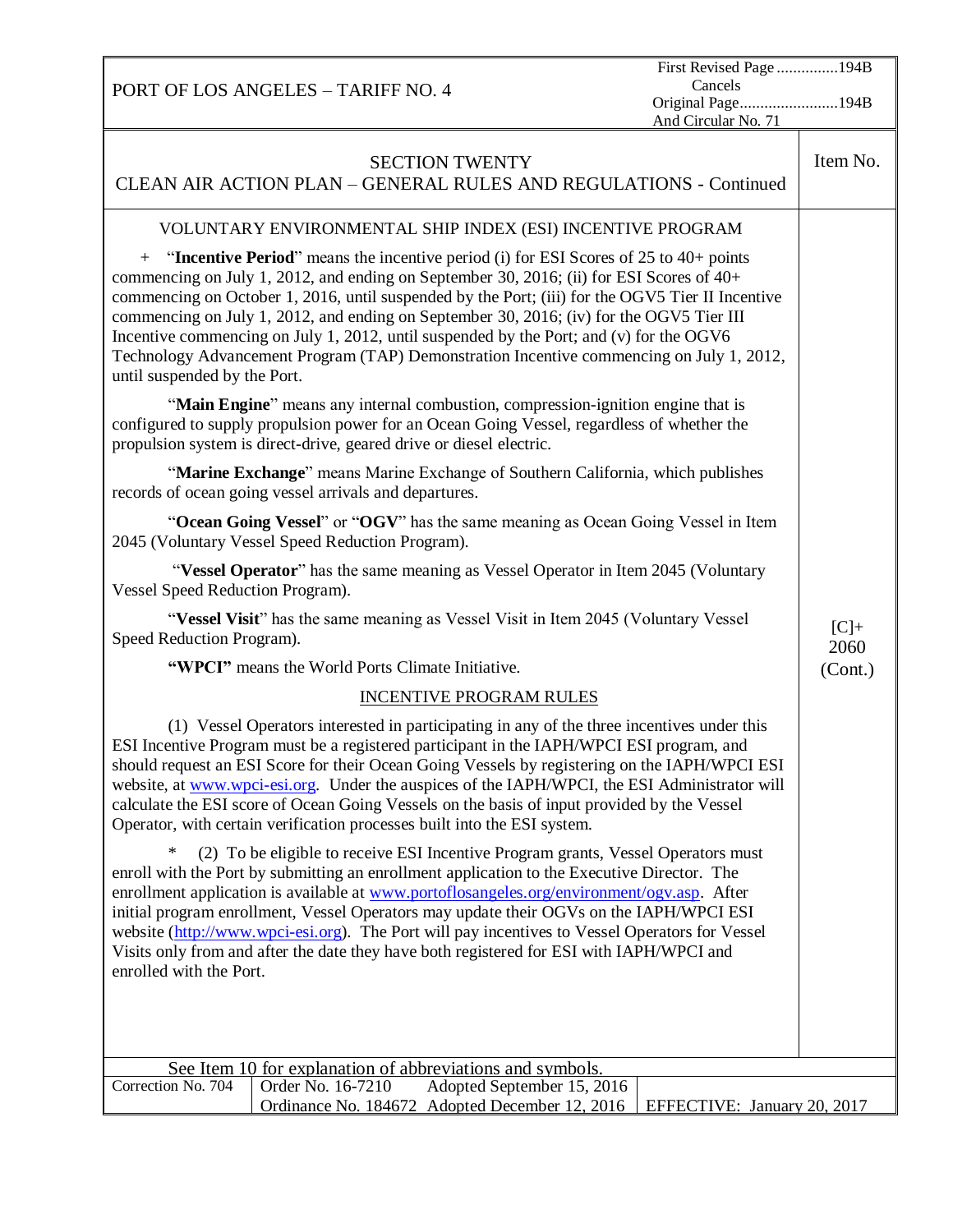| PORT OF LOS ANGELES - TARIFF NO. 4                                                                                                                                                                                           |                                                                                                                                                                                                                                               | First Revised Page 194C<br>Cancels<br>Original Page  194C<br>And Circular No. 71 |                |
|------------------------------------------------------------------------------------------------------------------------------------------------------------------------------------------------------------------------------|-----------------------------------------------------------------------------------------------------------------------------------------------------------------------------------------------------------------------------------------------|----------------------------------------------------------------------------------|----------------|
|                                                                                                                                                                                                                              | <b>SECTION TWENTY</b>                                                                                                                                                                                                                         |                                                                                  | Item No.       |
|                                                                                                                                                                                                                              | CLEAN AIR ACTION PLAN - GENERAL RULES AND REGULATIONS - Continued                                                                                                                                                                             |                                                                                  |                |
| VOLUNTARY ENVIRONMENTAL SHIP INDEX (ESI) INCENTIVE PROGRAM<br><b>PROGRAM RULES - continued</b>                                                                                                                               |                                                                                                                                                                                                                                               |                                                                                  |                |
| $\ast$<br>(3) A Vessel Operator may apply for three different types of incentive grants (described<br>under subsections a, b, and c immediately below) for enrolled OGVs making Vessel Visits at the<br>Port of Los Angeles: |                                                                                                                                                                                                                                               |                                                                                  |                |
|                                                                                                                                                                                                                              | a. ESI Score. Each OGV that has the following ESI Scores is eligible for an<br>incentive grant per Vessel Visit as follows:                                                                                                                   |                                                                                  |                |
|                                                                                                                                                                                                                              | Initial Program, effective July 1, 2012, through September 30, 2016, only:                                                                                                                                                                    |                                                                                  |                |
|                                                                                                                                                                                                                              | 1. ESI Score of 25-29 points is eligible for \$250 per Vessel Visit made between<br>July 1, $2012$ – December 31, 2012; or                                                                                                                    |                                                                                  |                |
|                                                                                                                                                                                                                              | 2. ESI Score of 30-34 points is eligible for \$750 per Vessel Visit; or                                                                                                                                                                       |                                                                                  |                |
| 3.                                                                                                                                                                                                                           | ESI Score of 35-39 points is eligible for \$1,000 per Vessel Visit; or                                                                                                                                                                        |                                                                                  |                |
| 4.                                                                                                                                                                                                                           | ESI Score of 40 points or more is eligible for \$1,250 per Vessel Visit.                                                                                                                                                                      |                                                                                  | $[C]+$<br>2060 |
| $+$                                                                                                                                                                                                                          | Program commencing effective October 1, 2016:                                                                                                                                                                                                 |                                                                                  | (Cont.)        |
|                                                                                                                                                                                                                              | 1. ESI Score of 40-49 points is eligible for \$750 per Vessel Visit; or                                                                                                                                                                       |                                                                                  |                |
|                                                                                                                                                                                                                              | 2. ESI Score of 50 points or more is eligible for \$2,500 per Vessel Visit.                                                                                                                                                                   |                                                                                  |                |
|                                                                                                                                                                                                                              | Vessel Operators shall be eligible for only one ESI incentive for any single OGV<br>on a Vessel Trip.                                                                                                                                         |                                                                                  |                |
|                                                                                                                                                                                                                              | b. OGV5 - IMO Tier II or Tier III Standards. Each OGV that has a verified IMO<br>Tier II or Tier III Main Engine is eligible for an incentive grant as follows:                                                                               |                                                                                  |                |
|                                                                                                                                                                                                                              | 1. For the incentive period July 1, 2012, through September 30, 2016, only, each<br>OGV with a Main Engine that meets IMO Tier II standard for NO <sub>x</sub> is eligible<br>for an incentive grant of \$750 per Vessel Visit; or            |                                                                                  |                |
|                                                                                                                                                                                                                              | 2. For the incentive period commencing July 1, 2012, through September 30,<br>2016, only, each OGV with a Main Engine that meets IMO Tier III standard<br>for NO <sub>x</sub> is eligible for an incentive grant of \$3,250 per Vessel Visit. |                                                                                  |                |
|                                                                                                                                                                                                                              | 3. For the incentive period commencing October 1, 2016, each OGV with a<br>Main Engine that meets IMO Tier III standard for NO <sub>x</sub> is eligible for an<br>incentive grant of \$5,000 per Vessel Visit.                                |                                                                                  |                |
|                                                                                                                                                                                                                              | Vessel Operators shall be eligible for only one OGV5 incentive for meeting either<br>the Tier II standard or Tier III standard, but not both, for any single OGV on a<br>Vessel Trip.                                                         |                                                                                  |                |
| See Item 10 for explanation of abbreviations and symbols.                                                                                                                                                                    |                                                                                                                                                                                                                                               |                                                                                  |                |
| Correction No. 705                                                                                                                                                                                                           | Order No. 16-7210<br>Adopted September 15, 2016<br>Ordinance No. 184672 Adopted December 12, 2016                                                                                                                                             | EFFECTIVE: January 20, 2017                                                      |                |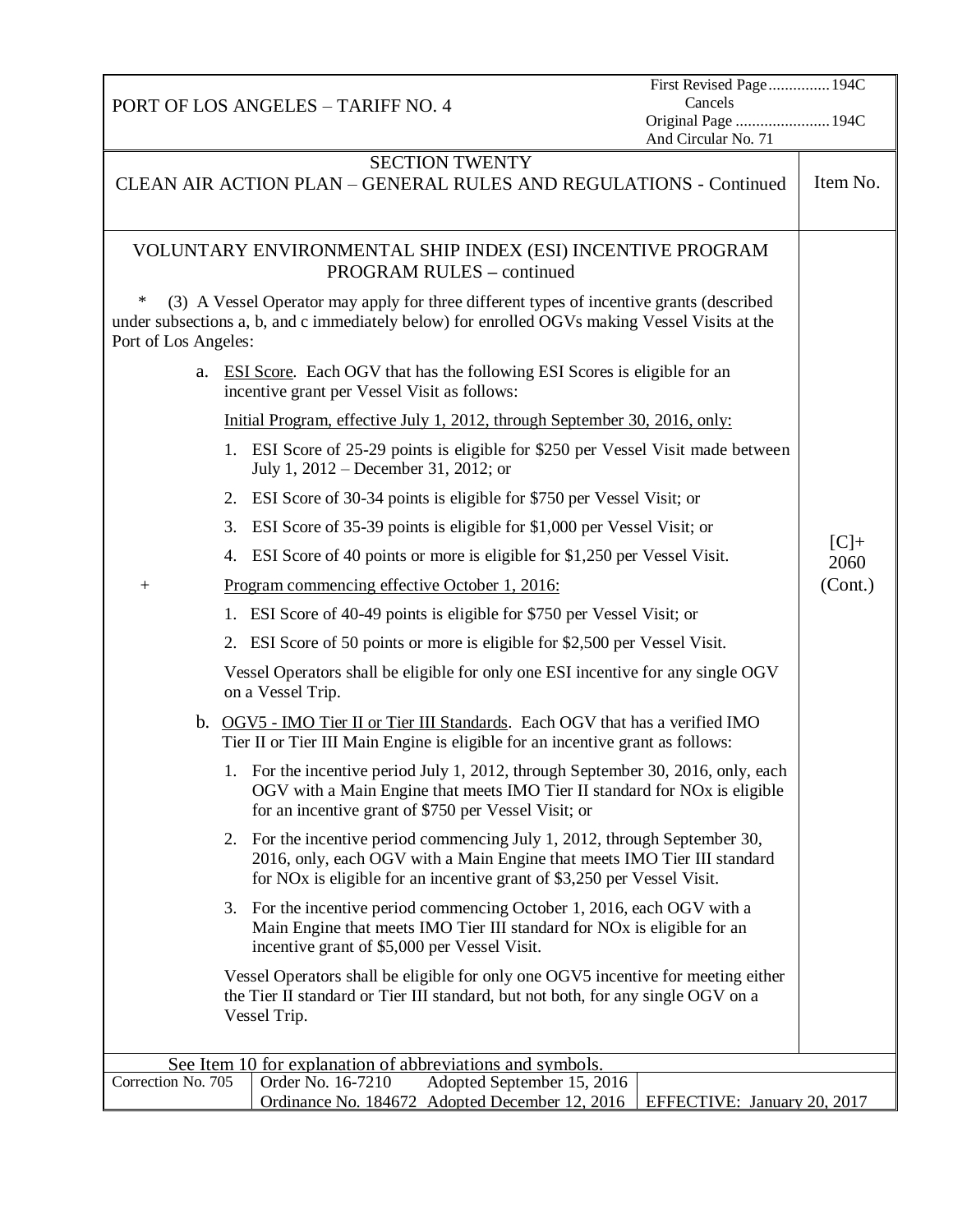| PORT OF LOS ANGELES - TARIFF NO. 4                                                                                                                                                                                                                                                                                                                                                                                                                                                                                                                                                                                                                              | First Revised Page194D<br>Cancels<br>Original Page 194D<br>And Circular No. 71 |                           |
|-----------------------------------------------------------------------------------------------------------------------------------------------------------------------------------------------------------------------------------------------------------------------------------------------------------------------------------------------------------------------------------------------------------------------------------------------------------------------------------------------------------------------------------------------------------------------------------------------------------------------------------------------------------------|--------------------------------------------------------------------------------|---------------------------|
| <b>SECTION TWENTY</b><br>CLEAN AIR ACTION PLAN - GENERAL RULES AND REGULATIONS - Continued                                                                                                                                                                                                                                                                                                                                                                                                                                                                                                                                                                      |                                                                                | Item No.                  |
| VOLUNTARY ENVIRONMENTAL SHIP INDEX (ESI) INCENTIVE PROGRAM<br><b>PROGRAM RULES – continued</b>                                                                                                                                                                                                                                                                                                                                                                                                                                                                                                                                                                  |                                                                                |                           |
| c. $OGV6 - TAP$ Demonstration. The ESI Incentive program would provide an<br>incentive grant of \$750 per vessel visit for OGVs that are demonstrating an emission<br>technology reducing NOx and/or Diesel Particulate Matter under the San Pedro Bay Ports<br>TAP (CAAP OGV6 Measure), under the terms and conditions of a TAP technology<br>demonstration agreement approved by the Los Angeles Board of Harbor Commissioners.                                                                                                                                                                                                                               |                                                                                |                           |
| (4) Vessel Operators may participate in any or all of the three types of incentive<br>grants in combination, set forth in section (3) above, for any Vessel Visit. There shall be<br>no minimum level of OGV fleet participation required.                                                                                                                                                                                                                                                                                                                                                                                                                      |                                                                                |                           |
| (5) The grant amounts for all Vessel Operators will be determined by the<br>Executive Director after enrollment, subject to verification of (i) OGV's Vessel Visit data<br>from the Marine Exchange of Southern California, (ii) OGV's ESI Scores published by<br>the ESI Administrator and (iii) IMO Tier II or Tier III main engine classification of the<br>OGV based upon build date from Lloyd's registry and/or Tier status from IAPH/WPCI<br>ESI registry, and (iv) valid OGV6 TAP Demonstration Agreement in good standing, as<br>applicable. Ocean Going Vessels may be subject to inspection and verification of<br>eligibility criteria by the Port. |                                                                                | $[C]+$<br>2060<br>(Cont.) |
| 6) IMO Tier II and Tier III main engine classifications are based upon OGV ship<br>build date. Further information is available at the IMO website at: http://www.imo.org                                                                                                                                                                                                                                                                                                                                                                                                                                                                                       |                                                                                |                           |
| (7) On a quarterly basis, the Executive Director or his/her designee shall send<br>Vessel Operators written notice of incentive grants qualified for during the prior quarter,<br>including an itemized calculation of incentive grants based upon verified Vessel Visits of<br>qualifying OGVs, their ESI Scores, IMO Tier II/Tier III status and/or OGV6 TAP<br>Demonstration Agreement participation.                                                                                                                                                                                                                                                        |                                                                                |                           |
| (8) Vessel Operators shall confirm their agreement with the qualifying grants by<br>submitting written Invoices quarterly to the Port requesting payment of incentive grants,<br>attaching the Port's verified incentive grant calculations. Incentive payments shall be paid<br>to Vessel Operators quarterly by the Port upon receipt of the Invoice.                                                                                                                                                                                                                                                                                                         |                                                                                |                           |
| (9) Vessel Operators may add, substitute or delete Ocean Going Vessels from the<br>list of participating vessels in the program on the IAPH/WPCI ESI website<br>(http://www.wpci-esi.org).                                                                                                                                                                                                                                                                                                                                                                                                                                                                      |                                                                                |                           |
| See Item 10 for explanation of abbreviations and symbols.                                                                                                                                                                                                                                                                                                                                                                                                                                                                                                                                                                                                       |                                                                                |                           |
| Order No. 16-7210<br>Adopted September 15, 2016<br>Correction No. 706<br>Ordinance No. 184672 Adopted December 12, 2016<br>EFFECTIVE: January 20, 2017                                                                                                                                                                                                                                                                                                                                                                                                                                                                                                          |                                                                                |                           |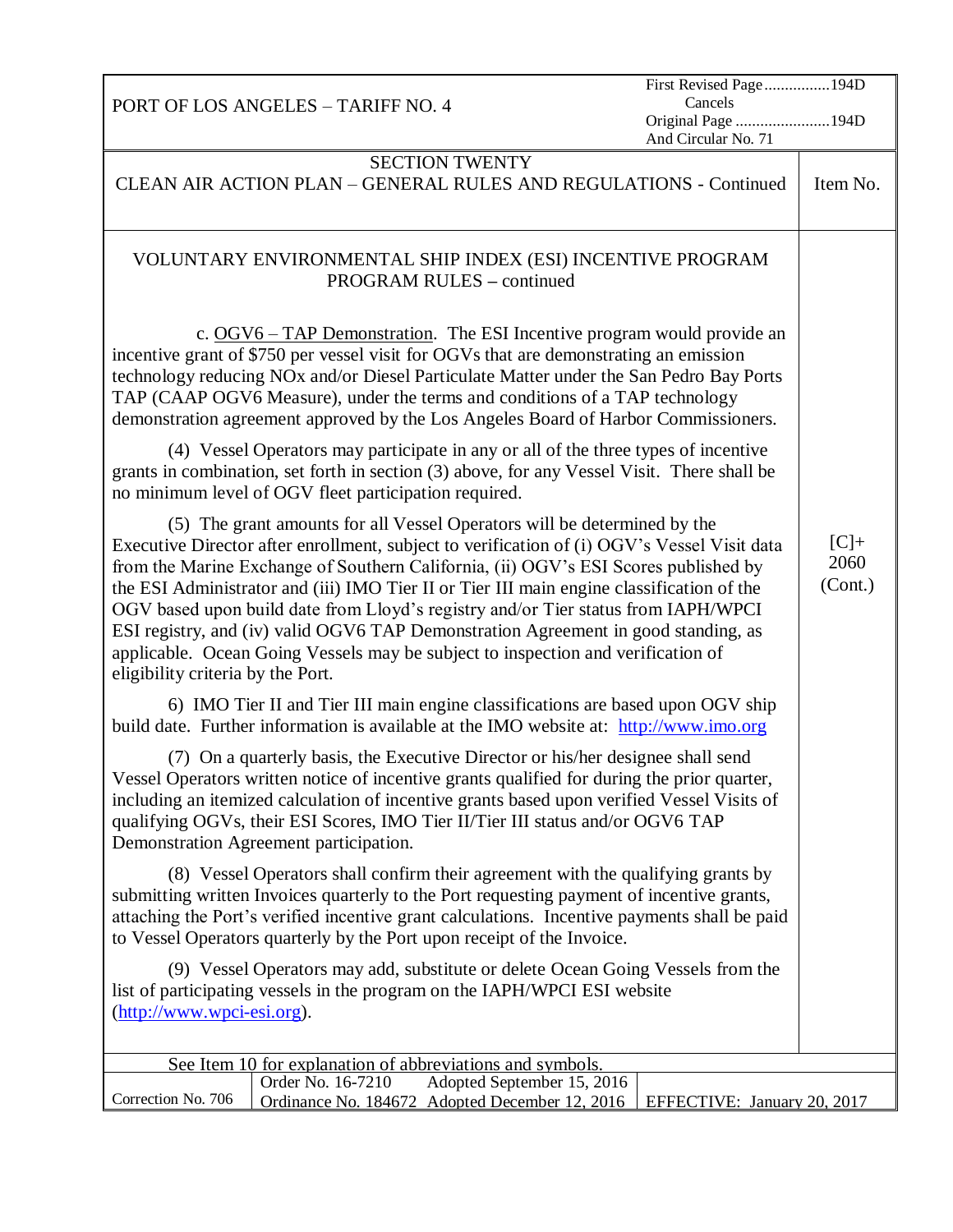| PORT OF LOS ANGELES - TARIFF NO. 4                                                                                                                                                                                                                                                                                                                                                                                                                                                   | First Revised Page 194E<br>Cancels         |                           |
|--------------------------------------------------------------------------------------------------------------------------------------------------------------------------------------------------------------------------------------------------------------------------------------------------------------------------------------------------------------------------------------------------------------------------------------------------------------------------------------|--------------------------------------------|---------------------------|
|                                                                                                                                                                                                                                                                                                                                                                                                                                                                                      | Original Page  194E<br>And Circular No. 71 |                           |
| <b>SECTION TWENTY</b>                                                                                                                                                                                                                                                                                                                                                                                                                                                                |                                            |                           |
| CLEAN AIR ACTION PLAN - GENERAL RULES AND REGULATIONS - Continued                                                                                                                                                                                                                                                                                                                                                                                                                    |                                            | Item No.                  |
| VOLUNTARY ENVIRONMENTAL SHIP INDEX (ESI) INCENTIVE PROGRAM<br><b>PROGRAM RULES – continued</b>                                                                                                                                                                                                                                                                                                                                                                                       |                                            |                           |
| (10) The Port will rely on the ESI Scores issued by the ESI Administrator, and<br>may adjust the incentives in the event of any adjustment to ESI Scores. The Port is not<br>responsible for any modifications, delays or errors in the ESI Scores or information<br>provided by the ESI Administrator.<br>(11) To be paid an incentive grant, all Vessel Operators must have filed with the<br>Port a Los Angeles Business Tax Registration Certificate and federal tax form W-9 or |                                            |                           |
| form W-8BEN.                                                                                                                                                                                                                                                                                                                                                                                                                                                                         |                                            |                           |
| (12) The Port reserves the right in its sole discretion at any time to close the ESI<br>Incentive Program to new applicants. The ESI Incentive Program and this Item 2060 may<br>be modified, suspended or terminated by the Port in its sole discretion upon 30 calendar<br>days' notice in writing to program participants.                                                                                                                                                        |                                            | $[C]+$<br>2060<br>(Cont.) |
| (13) Additional information on the ESI Incentive Program is available at<br>www.portoflosangeles.org/environment/ogy.asp or the Los Angeles Harbor Department—<br>Environmental Management Division, Attention: ESI Incentive Program, P.O. Box 191,<br>San Pedro, California 90733-191.                                                                                                                                                                                             |                                            |                           |
|                                                                                                                                                                                                                                                                                                                                                                                                                                                                                      |                                            |                           |
|                                                                                                                                                                                                                                                                                                                                                                                                                                                                                      |                                            |                           |
|                                                                                                                                                                                                                                                                                                                                                                                                                                                                                      |                                            |                           |
|                                                                                                                                                                                                                                                                                                                                                                                                                                                                                      |                                            |                           |
|                                                                                                                                                                                                                                                                                                                                                                                                                                                                                      |                                            |                           |
| See Item 10 for explanation of abbreviations and symbols.                                                                                                                                                                                                                                                                                                                                                                                                                            |                                            |                           |
| Order No. 16-7210<br>Adopted September 15, 2016<br>Adopted December 12, 2016<br>Correction No. 707<br>Ordinance No. 184672                                                                                                                                                                                                                                                                                                                                                           | EFFECTIVE: January 20, 2017                |                           |